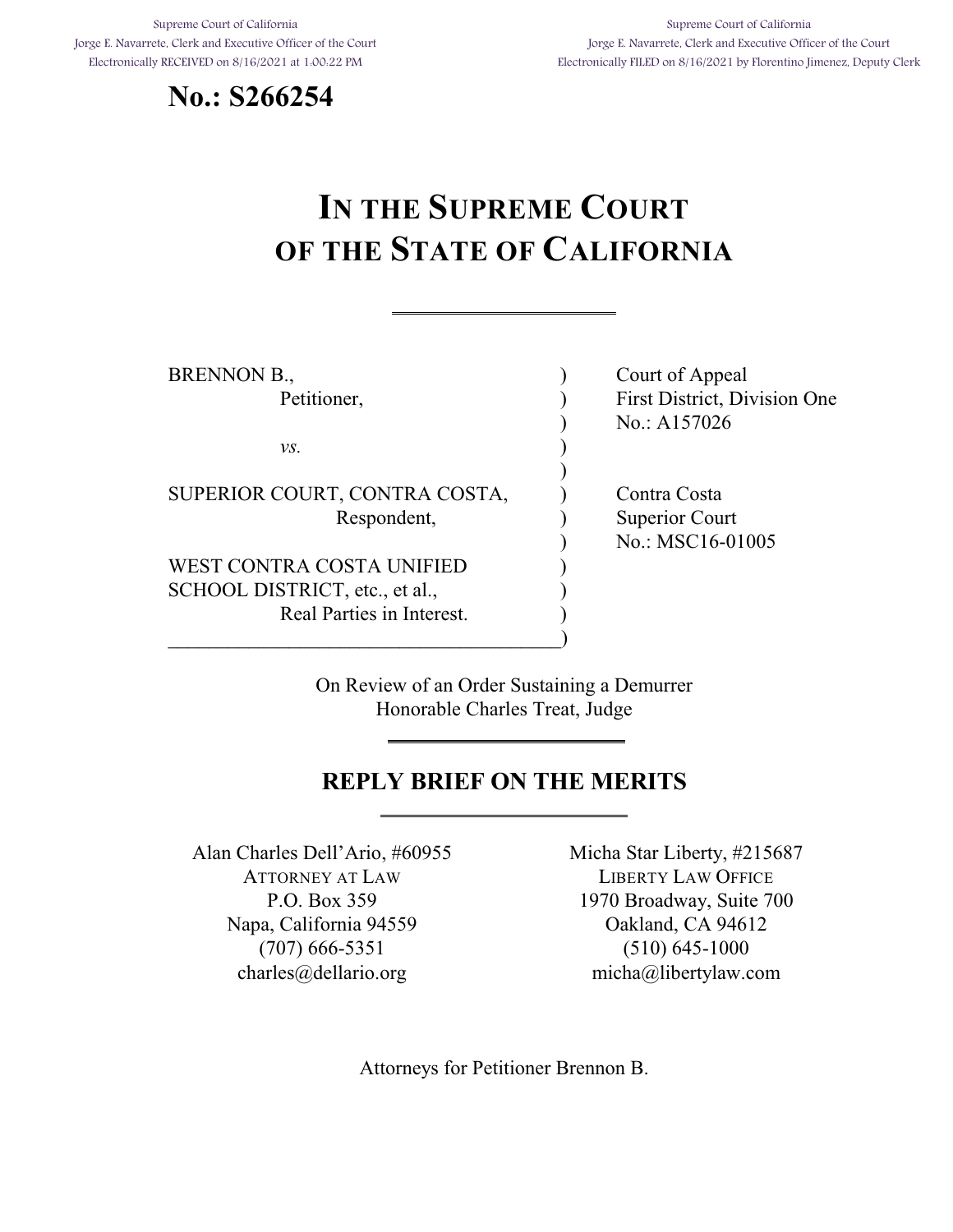# **TABLE OF CONTENTS**

<span id="page-1-0"></span>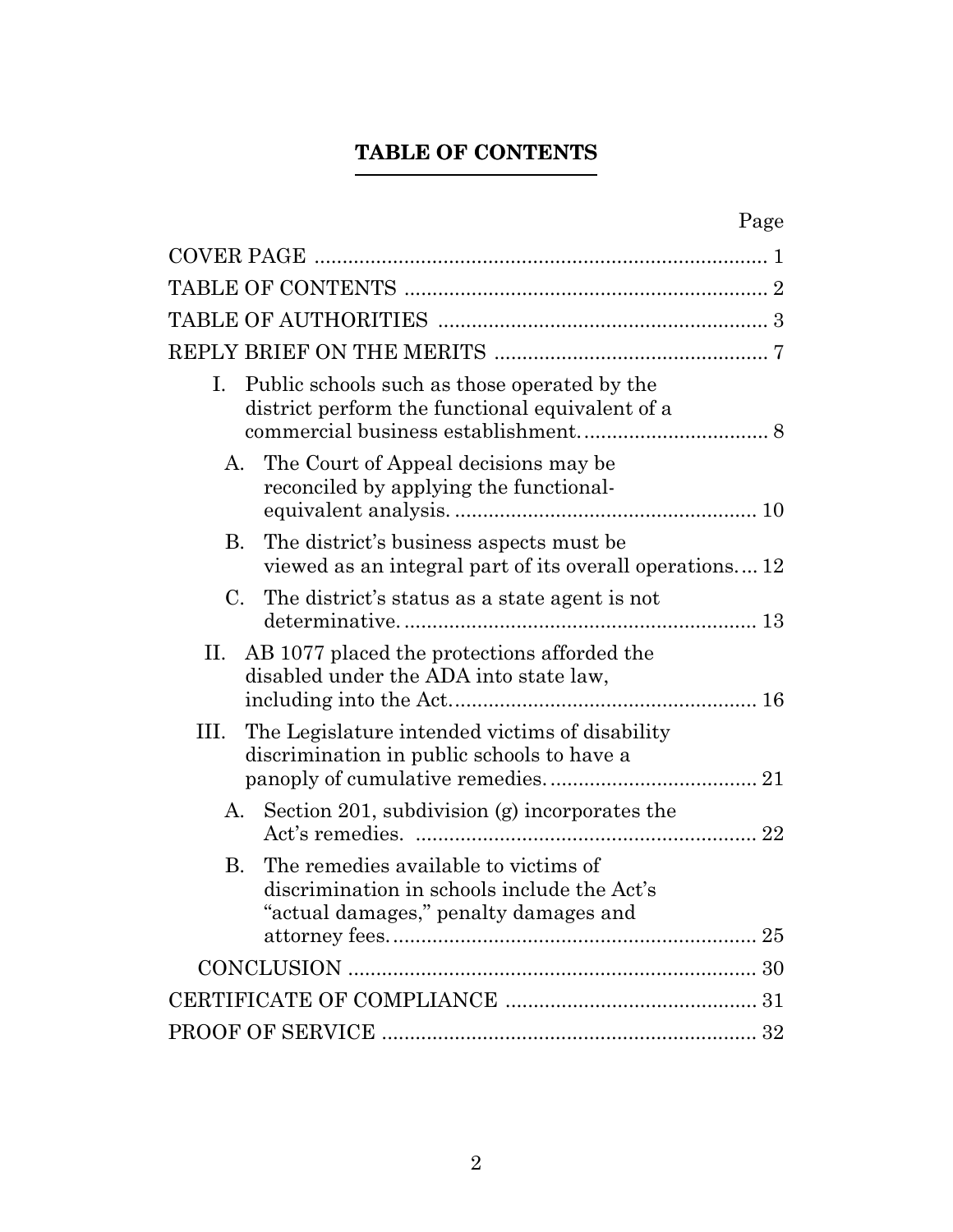# **TABLE OF AUTHORITIES**

<span id="page-2-0"></span>

| Page                                                                                                     |
|----------------------------------------------------------------------------------------------------------|
| <b>Cases:</b>                                                                                            |
| Alcorn v. Anbro Eng'g, Inc.                                                                              |
| Belanger v. Madera Unified Sch. Dist.                                                                    |
| Brennon B. v. Superior Court (Brennon)                                                                   |
| <i>Brown v. Bd. of Educ. (Brown)</i>                                                                     |
| Burks v. Poppy Const. Co. (Burks)                                                                        |
| Burnett v. San Francisco Police Dept. (Burnett)                                                          |
| Campos v. Anderson                                                                                       |
| Carter v. City of Los Angeles (Carter)                                                                   |
| Dept. of Fair Emp.'t & Hous. v. Univ. of Calif. Berkeley                                                 |
| Donovan v. Poway Unified Sch. Dist.                                                                      |
| <b>Estate of Westerman</b>                                                                               |
| Gatto v. Cnty. of Sonoma (Gatto)                                                                         |
| Guidi v. State<br>$\left( 1953\right) \,41 \,\,{\rm Cal.2d} \,\,623 \  \  \,  \,  \,  \,  \,  \,  \, 15$ |
| Harris v. Capital Growth Investors XIV                                                                   |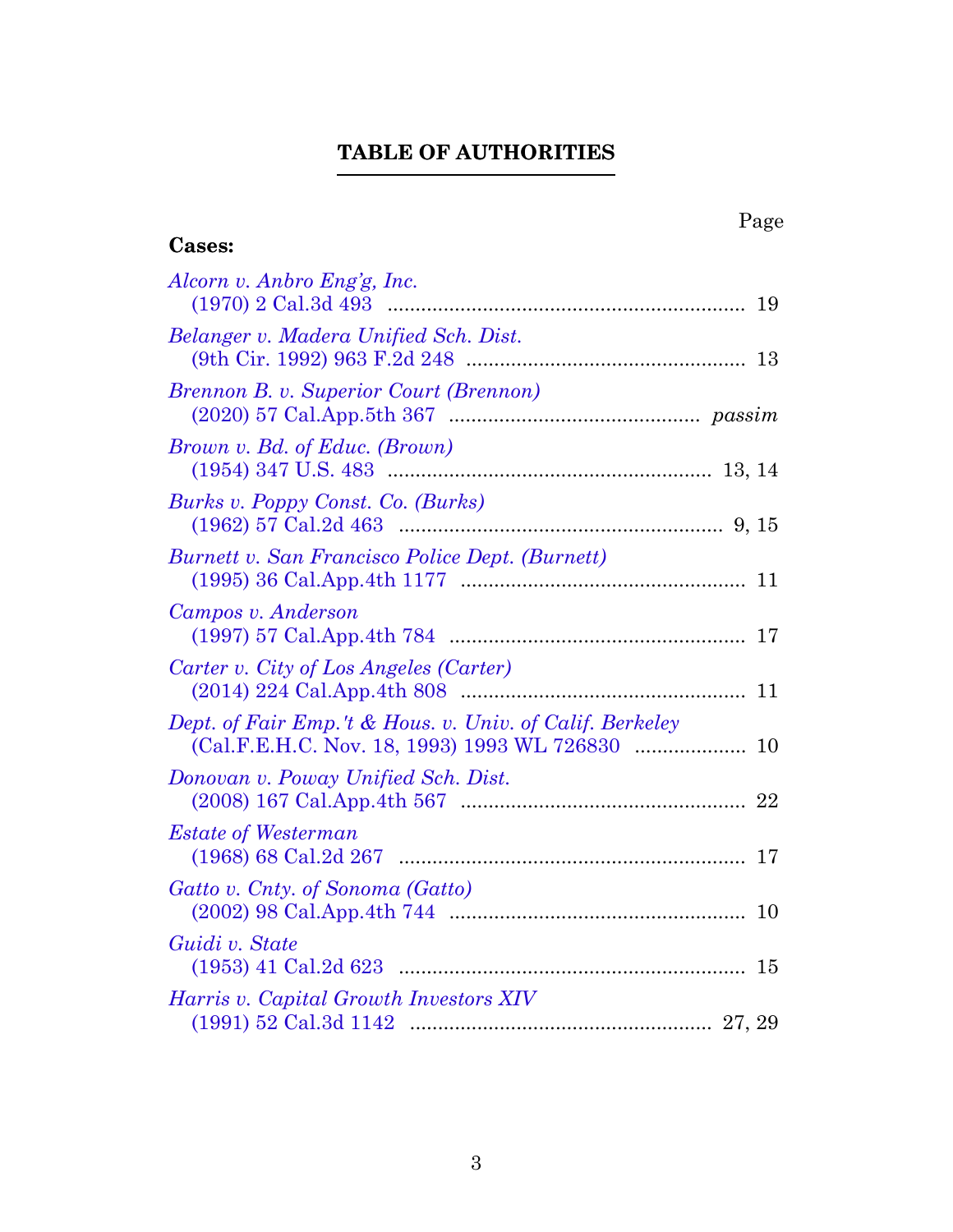| Harrison v. City of Rancho Mirage (Harrison)                         |  |
|----------------------------------------------------------------------|--|
| Julian v. Mission Cmty. Hosp. (Julian)                               |  |
| Kizer v. Cnty. of San Mateo (Kizer)                                  |  |
| Koire v. Metro Car Wash (Koire)                                      |  |
| Los Angeles Cnty. Metro. Transp. Auth. v. Superior<br>Court          |  |
| Los Angeles Unified Sch. Dist. v. Superior Court                     |  |
| Mackey v. Bd. of Trs. of Cal. State Univ. (Mackey)                   |  |
| Munson v. Del Taco, Inc. (Munson)                                    |  |
| Muskopf v. Corning Hosp. Dist.                                       |  |
| Orloff v. Los Angeles Turf Club (Orloff)<br>28                       |  |
| People v. Moses<br>29                                                |  |
| Qualified Patients Ass'n. v. City of Anaheim (Qualified<br>Patients) |  |
|                                                                      |  |
| Redevelopment Agency v. City of Berkeley                             |  |
| Sullivan v. Vallejo City Unified Sch. Dist. (Sullivan)               |  |
| Talley v. Northern San Diego Cnty. Hosp. Dist.                       |  |
| Warfield v. Pennisula Golf & Country Club (Warfield)                 |  |
|                                                                      |  |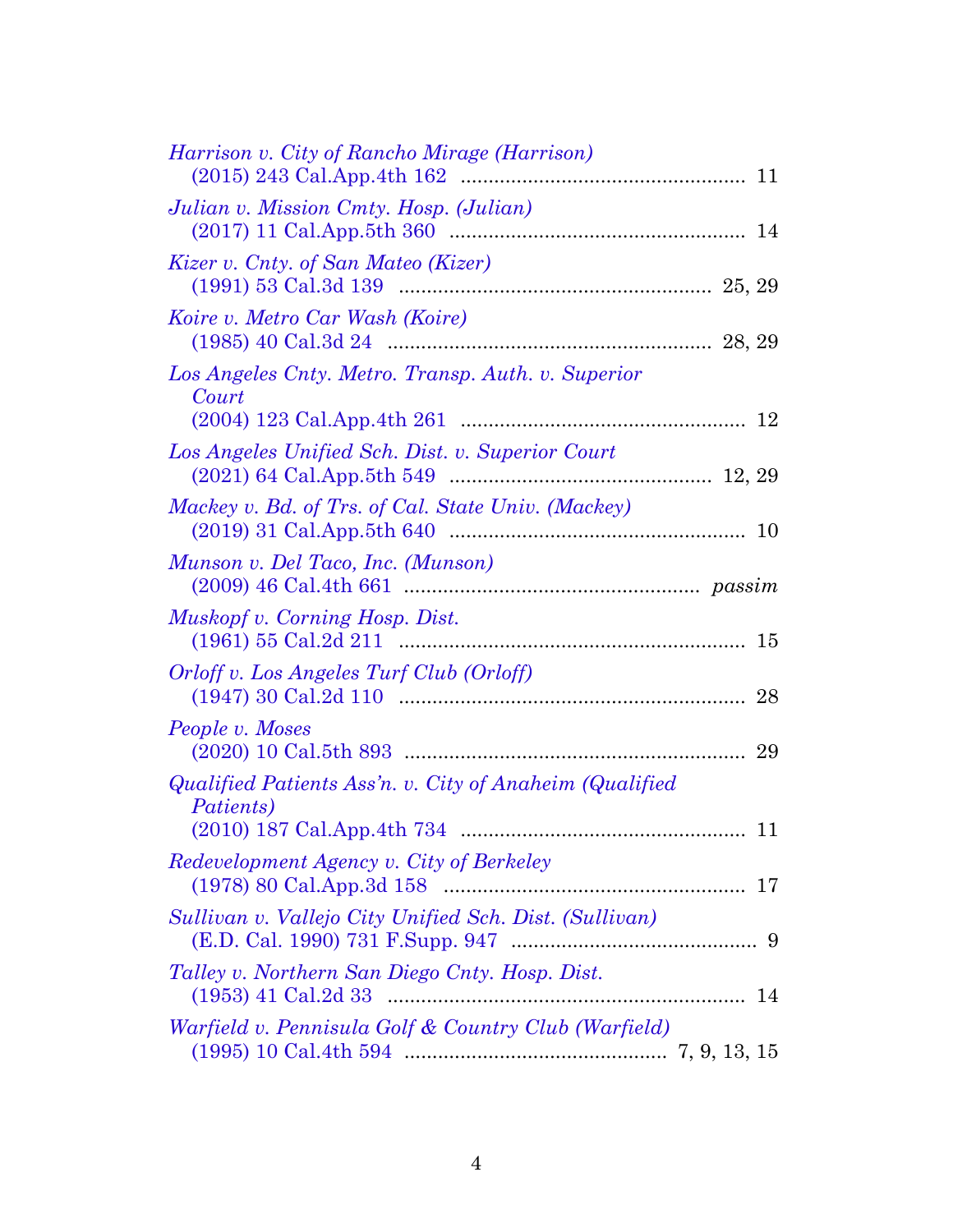| Wells v. One2One Learning Found. (Wells) |
|------------------------------------------|
| <b>Statutes:</b>                         |
|                                          |
|                                          |
|                                          |
|                                          |
|                                          |
|                                          |
|                                          |
|                                          |
|                                          |
|                                          |
|                                          |
|                                          |
|                                          |
|                                          |
|                                          |
|                                          |
|                                          |
|                                          |
|                                          |
| <b>Constitutions:</b>                    |
|                                          |
| <b>Court Rules:</b>                      |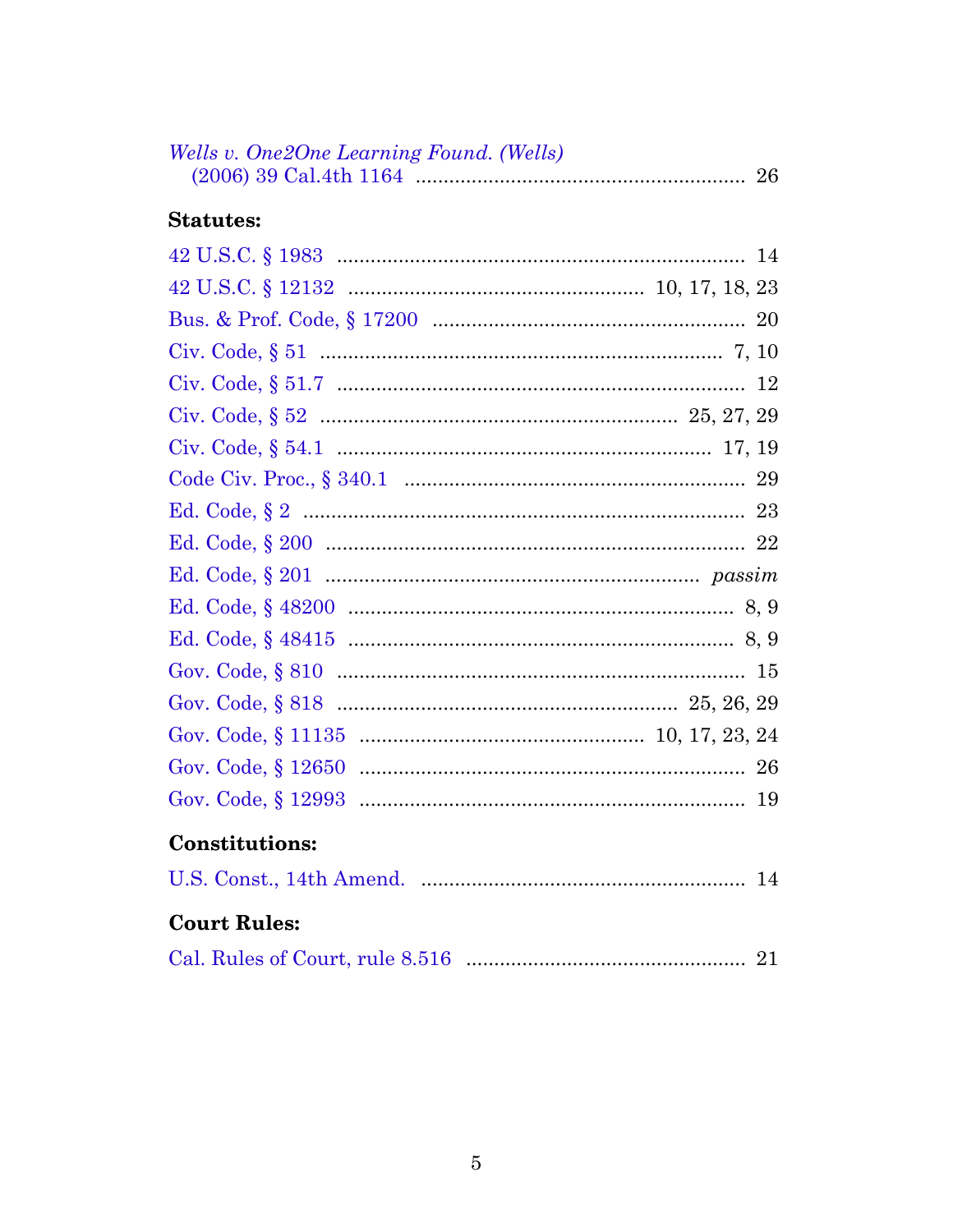# **Other:**

| Statutory Application (1960) 33 So.Cal.L.Rev. 260  8, 9, 16 |
|-------------------------------------------------------------|
|                                                             |
|                                                             |
|                                                             |
|                                                             |
|                                                             |
|                                                             |
|                                                             |
|                                                             |
|                                                             |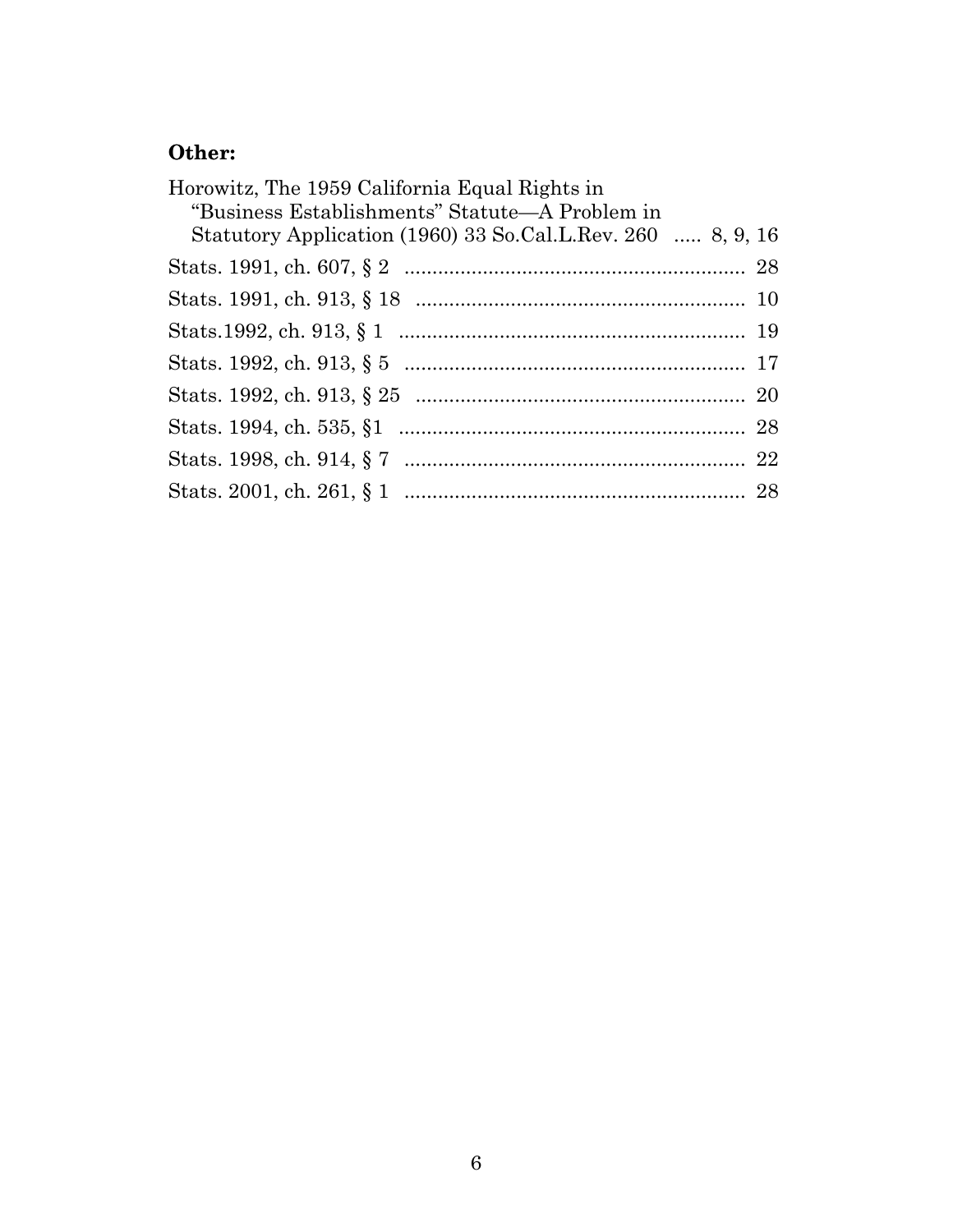#### **Reply Brief on the Merits**

<span id="page-6-0"></span>Petitioner Brennon B. has demonstrated how the reach of the Unruh Act properly extended to public schools, either through its initial enactment or through subsequent amendment. He also pointed to the Legislature's statutorily-expressed intent that the Education Code incorporate the Act's remedies.

As did the Court of Appeal, the district responds with the assertion that the Act as enacted in 1959 or amended later does not apply to public entities at all. The district essentially ignores the argument concerning the reach of [Education Code section](https://leginfo.legislature.ca.gov/faces/codes_displaySection.xhtml?sectionNum=201.&lawCode=EDC) [201,](https://leginfo.legislature.ca.gov/faces/codes_displaySection.xhtml?sectionNum=201.&lawCode=EDC) asserting the argument is outside the scope of review.

Nothing in the Court's jurisprudence or in such legislative history as exists stands for the proposition that public entities are categorically excluded from the ambit of the Act. Public entities that perform a "functional equivalent" of a business establishment are subject to the Act<sup>1</sup> just as are similarlyoperating private-membership clubs and fraternal societies. The seemingly-conflicting court of appeal decisions may be harmonized by examining them under this lens.

The 1992 amendments to [Civil Code section 51](https://leginfo.legislature.ca.gov/faces/codes_displaySection.xhtml?sectionNum=51.&lawCode=CIV), part of AB 1077, reflect the Legislature's commitment to California having the strongest possible disability-discrimination laws.² Contrary to the district's and the Court of Appeal's interpretation of AB 1077,

¹ *[Warfield v. Pennisula Golf & Country Club](https://casetext.com/case/warfield-v-peninsula-golf-country-club-3#p622)* (1995) 10 Cal.4th 594, 622 *[\(Warfield\)](https://casetext.com/case/warfield-v-peninsula-golf-country-club-3#p622)*.

² "It is the intent of the Legislature in enacting this act to strengthen California law in areas where it is weaker than the Americans with Disabilities Act of 1990 (Public Law 101-336) and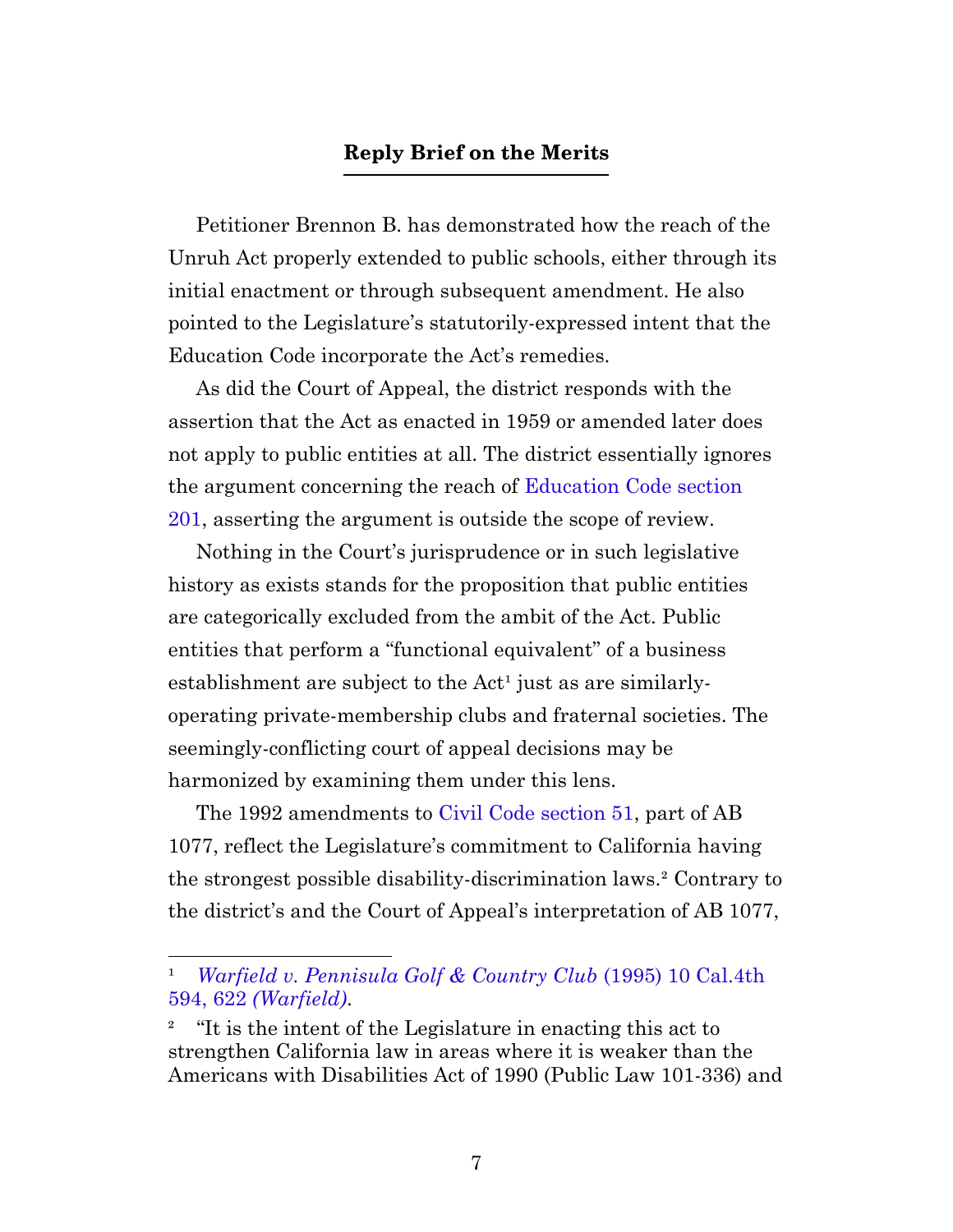the Legislature did intend to make a sweeping change outlawing disability discrimination in all walks of California life including employment and education.

To the extent the original Act and the 1992 amendment were not enough, the 1998 amendments to Education Code spell out the Legislature's intention that the Education Code remedies, "may be combined with remedies that may be provided by the above statutes," including the Unruh Act.<sup>3</sup> This declaration of intent makes no sense if the Unruh Act or its remedies do not apply to public schools at all.

Whether by virtue of the Unruh Act or the Education Code or both, the Legislature intended victims of disability discrimination to have the full panoply of the Act's remedies including attorney fees and penalty damages. The Court should so hold.

#### **I. Public schools such as those operated by the district perform the functional equivalent of a commercial business establishment.**

<span id="page-7-0"></span>Children between ages 6 and 18 are subject to compulsory public education. [\(Educ. Code, §](https://leginfo.legislature.ca.gov/faces/codes_displaySection.xhtml?sectionNum=48200.&lawCode=EDC) 48200.) Alternatively, they may attend private schools that are properly certified. [\(Educ. Code,](https://leginfo.legislature.ca.gov/faces/codes_displaySection.xhtml?sectionNum=48415.&lawCode=EDC) § [48415](https://leginfo.legislature.ca.gov/faces/codes_displaySection.xhtml?sectionNum=48415.&lawCode=EDC).) No one seems to doubt that private schools come within the ambit of the Act. (*[Brennon B. v. Superior Court](https://casetext.com/case/brennon-b-v-superior-court#p391)* (2020) 57 [Cal.App.5th 367, 391](https://casetext.com/case/brennon-b-v-superior-court#p391) *(Brennon)*, see Horowitz, The 1959

<span id="page-7-1"></span>to retain California law when it provides more protection for individuals with disabilities than the Americans with Disabilities Act of 1990." (Stats. 1992, ch. 913, § 1.)

<sup>&</sup>lt;sup>3</sup> [Educ. Code., §](https://leginfo.legislature.ca.gov/faces/codes_displaySection.xhtml?sectionNum=201.&lawCode=EDC) 201, subd. (g).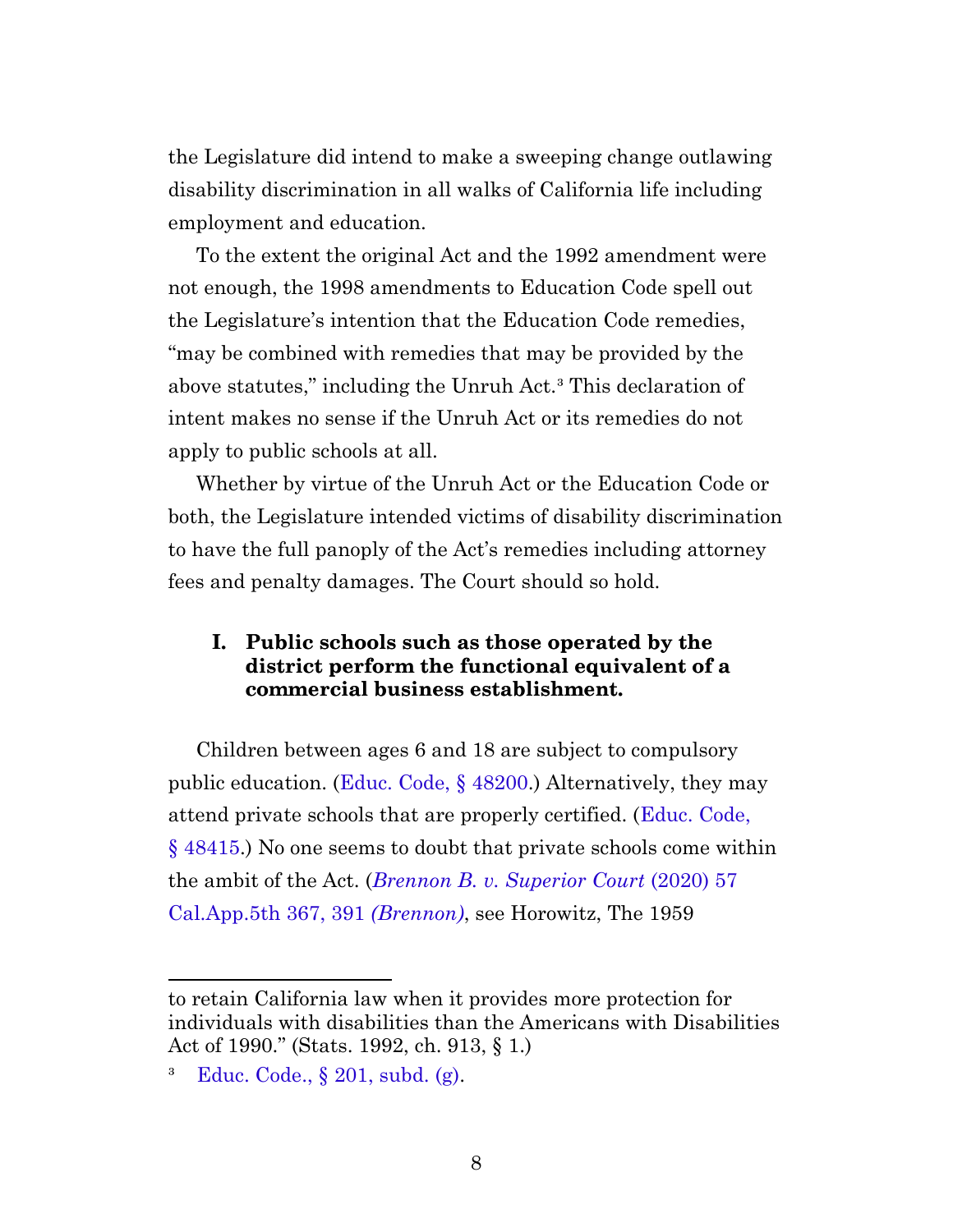California Equal Rights in "Business Establishments" Statute—A Problem in Statutory Application (1960) 33 So.Cal.L.Rev. 260, 292–293 (Horowitz).)

In *Warfield,* the Court examined its prior decisions and concluded a private club "operating in a capacity that is the functional equivalent of a commercial enterprise" was covered by the Act. (*Warfield*, *supra*[, 10 Cal.4th at p. 622](https://casetext.com/case/warfield-v-peninsula-golf-country-club-3#p622).) The Court noted "the reach of section 51 cannot be determined invariably by reference to the apparent 'plain meaning' of the term 'business establishment."  $(Id.$  at p.  $616.4$ ) Even though aspects of the club's operation were "private," the business aspects "must be viewed as an integral part of the club's overall operations." (*[Warfield](https://casetext.com/case/warfield-v-peninsula-golf-country-club-3#p616)*, *supra*, [at p. 616](https://casetext.com/case/warfield-v-peninsula-golf-country-club-3#p616)) This result was dictated by the "of every kind whatsoever" language in the Act. (*Id.* at p. 623; see also *[Burks v.](https://casetext.com/case/burks-v-poppy-construction-co#p468) Poppy Const. Co.* [\(1962\) 57 Cal.2d 463, 468](https://casetext.com/case/burks-v-poppy-construction-co#p468) *(Burks)* [Act must be "interpreted 'in the broadest sense reasonably possible"], Horowitz, *supra*, 33 So. Cal. L. Rev. at p. 293 ["every kind" language indicated any "ambiguity should be resolved by holding that the particular entity would be a 'business establishment' for the purposes of Sections 51 and 52"].)

A public school operates as the functional equivalent of a private school and vice-versa. ([Ed. Code, §](https://leginfo.legislature.ca.gov/faces/codes_displaySection.xhtml?sectionNum=48200.&lawCode=EDC) 48200, § [48415](https://leginfo.legislature.ca.gov/faces/codes_displaySection.xhtml?sectionNum=48415.&lawCode=EDC).) Moreover, the district, like the Peninsula Golf & County Club in *Warfield,* offers for-fee activities to the general public, including

⁴ In *[Sullivan v. Vallejo City Unified School Dist.](https://casetext.com/case/sullivan-v-vallejo-city-unified-school#p952)* (E.D. Cal. [1990\) 731 F.Supp. 947, 952 \(](https://casetext.com/case/sullivan-v-vallejo-city-unified-school#p952)*Sullivan*), the court applied this reasoning to reach its conclusion the Act applied to public schools.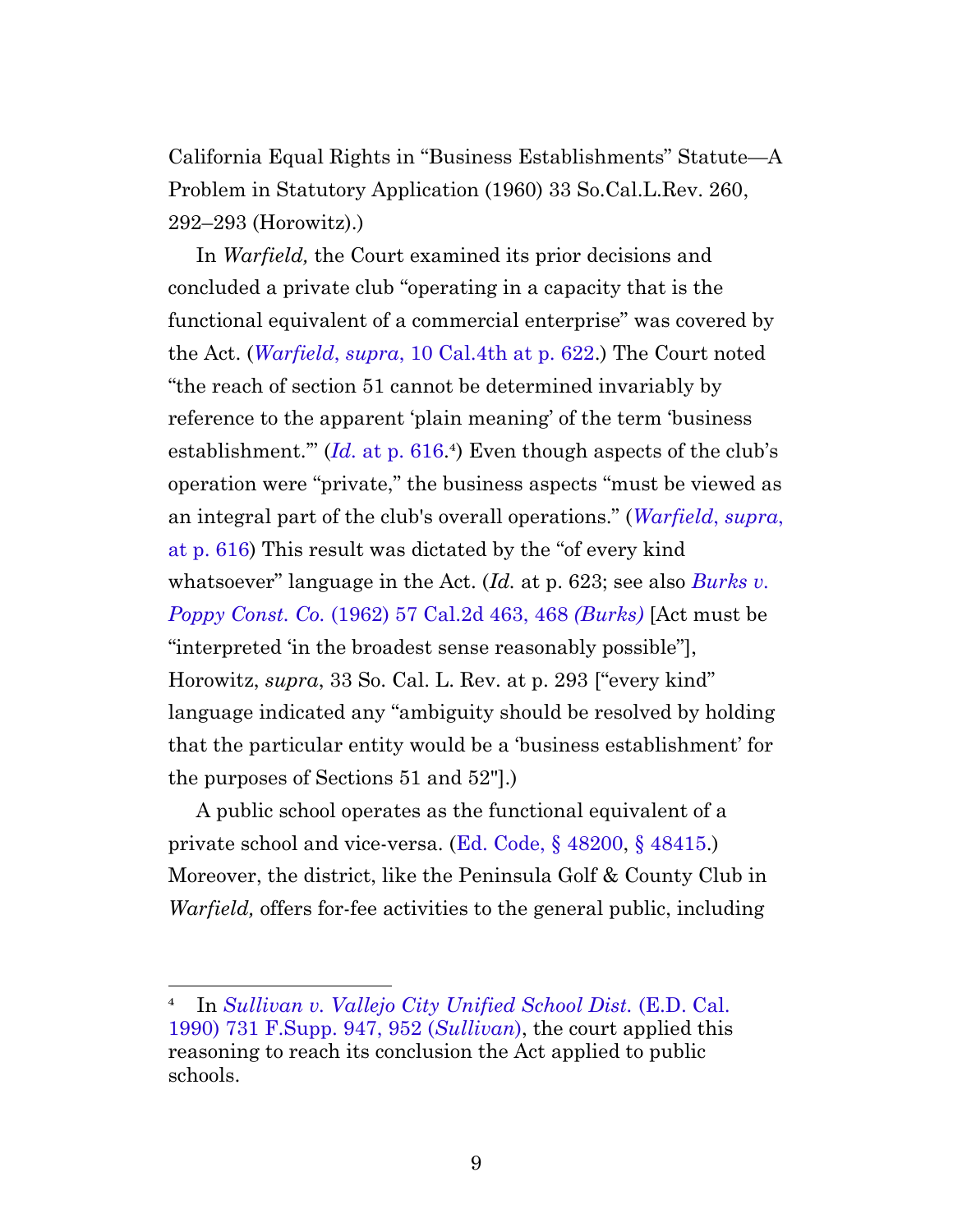operating a public swimming pool with the City of Richmond. (See OBM 38–40 citing internet sources.) It is a business establishment within the meaning of the Act.

### **A. The Court of Appeal decisions may be reconciled by applying the functionalequivalent analysis.**

<span id="page-9-0"></span>Brennon cited two Court of Appeal decisions applying the Act to a public entity. The first, *[Gatto v. County of Sonoma](https://casetext.com/case/gatto-v-county-of-sonoma)* (2002) 98 [Cal.App.4th 744 \(](https://casetext.com/case/gatto-v-county-of-sonoma)*Gatto*), applied the same "functional equivalent" rationale as did *Warfield*. Because "the equal access in accommodations provision of the Unruh Civil Rights Act applies to 'all business establishments of every kind whatsoever,'" . . ."[t]he analysis of that provision . . . is therefore as applicable to a county fair as to a private drinking establishment." (*Id.* [at p.](https://casetext.com/case/gatto-v-county-of-sonoma#p769) [769.](https://casetext.com/case/gatto-v-county-of-sonoma#p769)) In the second, *[Mackey v. Bd. of Trs. of Cal. State Univ.](https://casetext.com/case/mackey-v-bd-of-trs-of-the-cal-state-univ)* [\(2019\) 31 Cal.App.5th 640](https://casetext.com/case/mackey-v-bd-of-trs-of-the-cal-state-univ) *(Mackey)*, the appellate court and the parties simply assumed the Unruh Act claim was properly applied to the state university.<sup>5</sup>

In addition, the Fair Employment and Housing Commission used the same reasoning as *Gatto* to find the University of California to be a "business establishment." (*[Dept. of Fair](1993%20WL%20726830#p12) [Employment and Housing v. Univ. of Calif. Berkeley](1993%20WL%20726830#p12)*, [\(Cal.F.E.H.C., Nov. 18, 1993 \), 1993 WL 726830 at \\*12–13](1993%20WL%20726830#p12)

<span id="page-9-1"></span><sup>&</sup>lt;sup>5</sup> And they were correct to do so. AB 1077, which added [Civil](https://leginfo.legislature.ca.gov/faces/codes_displaySection.xhtml?sectionNum=51.&lawCode=CIV) [Code section 51, subdivision \(f\),](https://leginfo.legislature.ca.gov/faces/codes_displaySection.xhtml?sectionNum=51.&lawCode=CIV) also amended [Government Code](https://leginfo.legislature.ca.gov/faces/codes_displaySection.xhtml?sectionNum=11135.&lawCode=GOV) [section 11135](https://leginfo.legislature.ca.gov/faces/codes_displaySection.xhtml?sectionNum=11135.&lawCode=GOV) which specifically incorporates and applies [42](http://uscode.house.gov/view.xhtml?req=granuleid:USC-prelim-title42-section12132&num=0&edition=prelim) [U.S.C. §](http://uscode.house.gov/view.xhtml?req=granuleid:USC-prelim-title42-section12132&num=0&edition=prelim) 12132 to all state agencies and those receiving state financial assistance. (Stats. 1991, Ch. 913, § 18.) Section 12132 is part of Title II of the ADA.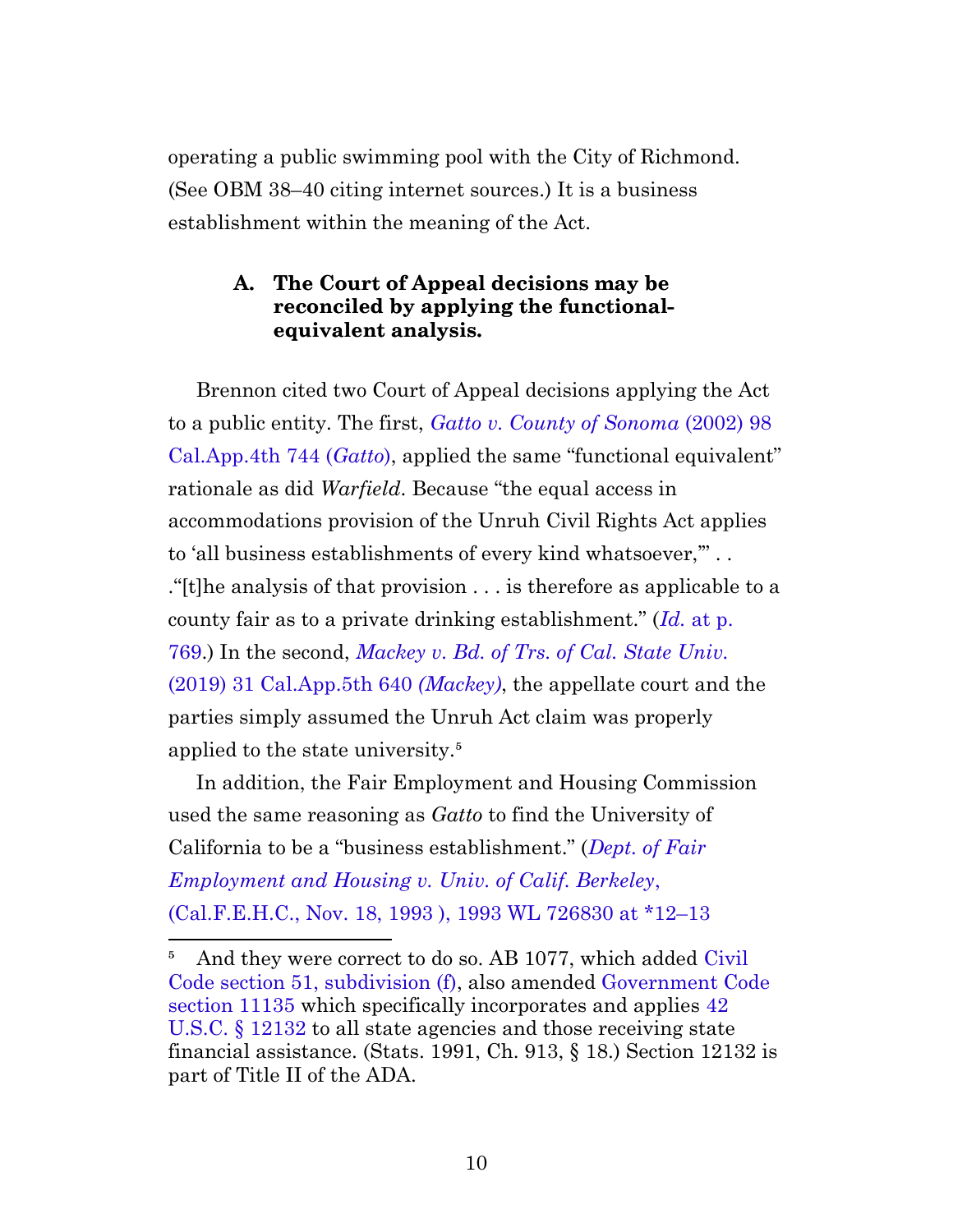["respondent University has many businesslike attributes, including a complex structure, extensive publishing activities and a large staff and budget."].)

For its part, the district cites *[Burnett v. San Francisco Police](https://casetext.com/case/burnett-v-san-francisco-police-department) Dept.* [\(1995\) 36 Cal.App.4th 1177](https://casetext.com/case/burnett-v-san-francisco-police-department) *(Burnett)*, *[Qualified Patients](https://casetext.com/case/qual-pat-v-city-of-ana) Ass'n. v. City of Anaheim* [\(2010\) 187 Cal.App.4th 734](https://casetext.com/case/qual-pat-v-city-of-ana) *(Qualified [Patients\)](https://casetext.com/case/qual-pat-v-city-of-ana)*, *[Carter v. City of Los Angeles](https://casetext.com/case/carter-v-city-of-l-a-1)* (2014) 224 Cal.App.4th 868 *[\(Carter\)](https://casetext.com/case/carter-v-city-of-l-a-1)*, and *[Harrison v. City of Rancho Mirage](https://casetext.com/case/harrison-v-city-of-rancho-mirage)* (2015) 243 [Cal.App.4th 162](https://casetext.com/case/harrison-v-city-of-rancho-mirage) *(Harrison)*. But in each case, the activity in which the discrimination was alleged to have occurred was a legislative or governmental one, not the "functional equivalent" of a business activity.

In *Burnett*, the question was whether San Francisco violated the Act in adopting an ordinance that made age discriminations among adults attending after-hours night clubs. "Nothing in the Act precludes legislative bodies from enacting ordinances which make age distinctions among adults." ([36 Cal.App.4th at p.](https://casetext.com/case/burnett-v-san-francisco-police-department) [1191–1192](https://casetext.com/case/burnett-v-san-francisco-police-department).) In *Qualified Patients,* the question was whether legislation restricting cannabis dispensaries violated the Act. "[T]he Unruh Act does not apply to the city's enactment of legislation." (*Qualified Patients*, *supra*[, 187 Cal.App.4th at p.](https://casetext.com/case/qual-pat-v-city-of-ana#p764) [764.](https://casetext.com/case/qual-pat-v-city-of-ana#p764)) In *Carter,* non-ADA-compliant sidewalks were not the result of a City business activity, noting it was not the "functional equivalent of a commercial enterprise" and citing *Warfield.* (*Carter*, *supra*[, 224 Cal.App.4th at p. 825.](https://casetext.com/case/carter-v-city-of-l-a-1#p825)) And in *Harrison,* "amending an already existing municipal code section to increase the minimum age of a responsible person from the age of 21 years to 30" was legislative activity outside the scope of the Act. (*Harrison*, *supra*[, 243 Cal.App.4th 162](https://casetext.com/case/harrison-v-city-of-rancho-mirage)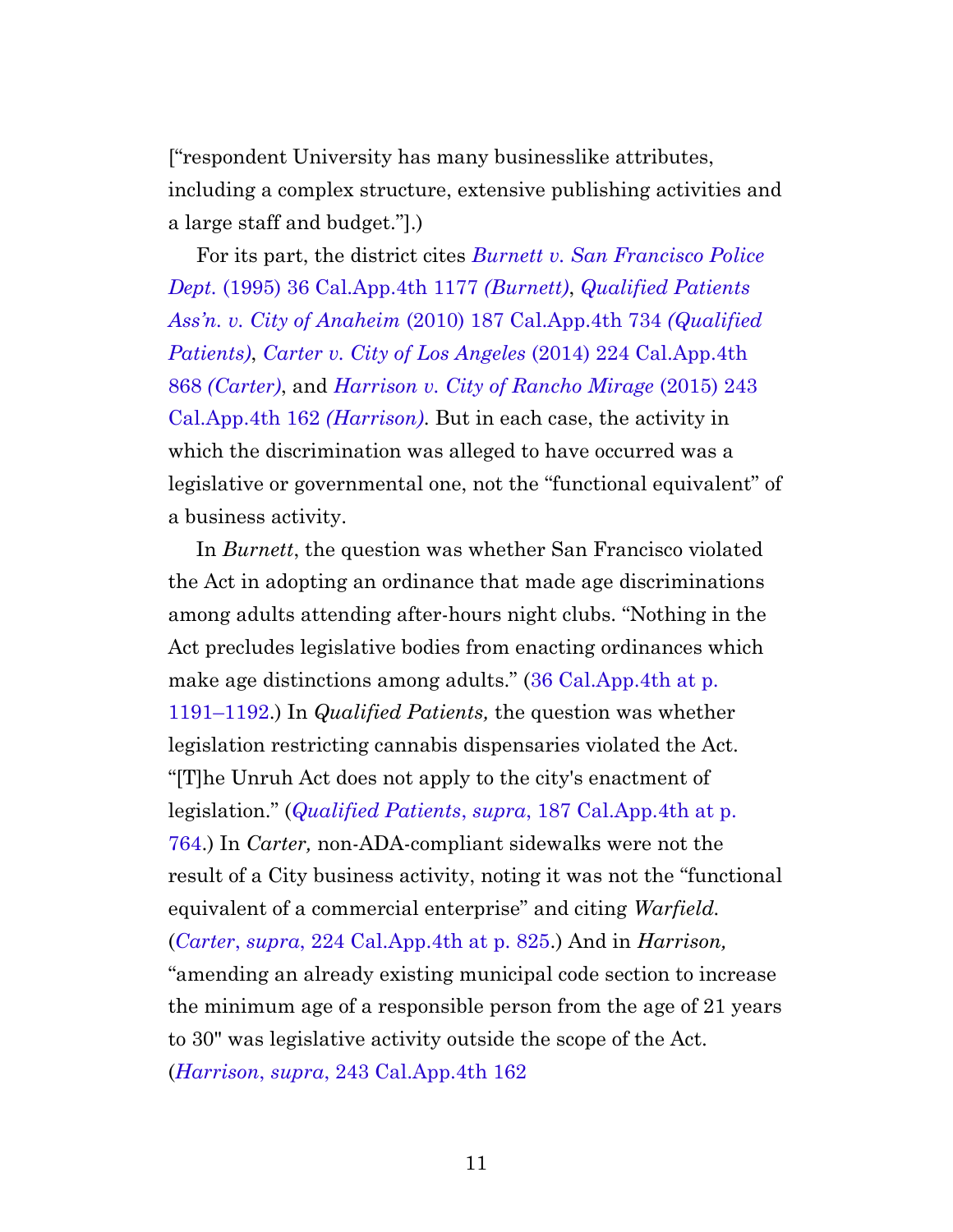The Legislature did not restrict application of the Act to private entities and not one of this Court's cases has done so. Viewed together, these decisions<sup>6</sup> confirm that public entities are within the scope of the Act at least when engaged in the functional equivalents of a business establishment "of every kind whatsoever."

### **B. The district's business aspects must be viewed as an integral part of its overall operations.**

<span id="page-11-0"></span>A school district is in the business of providing education, just as is a private school. Defendant district, like most public districts, operates a number of other activities that are open to the general public.<sup>7</sup> Since the district does not challenge Brennon's opening-brief showing, he does not restate that showing here except to note that the districts activities with the

⁶ *[Los Angeles Cnty. Metro. Transp. Auth. v. Superior Court](https://casetext.com/case/la-cty-met-tran-v-super-ct-la-cty)* [\(2004\) 123 Cal.App.4th 261](https://casetext.com/case/la-cty-met-tran-v-super-ct-la-cty) cited by the Court of Appeal (*Brennon*, *supra*[, 57 Cal.App.5th at p. 390 fn. 9](https://casetext.com/case/brennon-b-v-superior-court#p390)) is not an Unruh Act case at all but dealt with the [Civil Code section 51.7](https://leginfo.legislature.ca.gov/faces/codes_displaySection.xhtml?sectionNum=51.7.&lawCode=CIV) (the Ralph Act) and its remedies. The Second District's references to the Unruh Act are in error as only sections 51 and 52, are the Unruh Act. The court's more recent opinion, *[Los Angeles Unified](https://casetext.com/case/la-unified-sch-dist-v-superior-court) [Sch. Dist. v. Superior Court](https://casetext.com/case/la-unified-sch-dist-v-superior-court)* (2021) 64 Cal.App.5th 549, [279 Cal.Rptr.3d at p. 66] review filed (June 30, 2021)recognizes the error in its prior analysis.

<sup>&</sup>lt;sup>7</sup> The district argues that because its schools are today closed campuses, the pupils are "members" akin to "members" of a country club. Of course, parents may still come on campuses and those old enough to remember know that campuses in 1959 or even in 1992 were not closed to the public as they are today.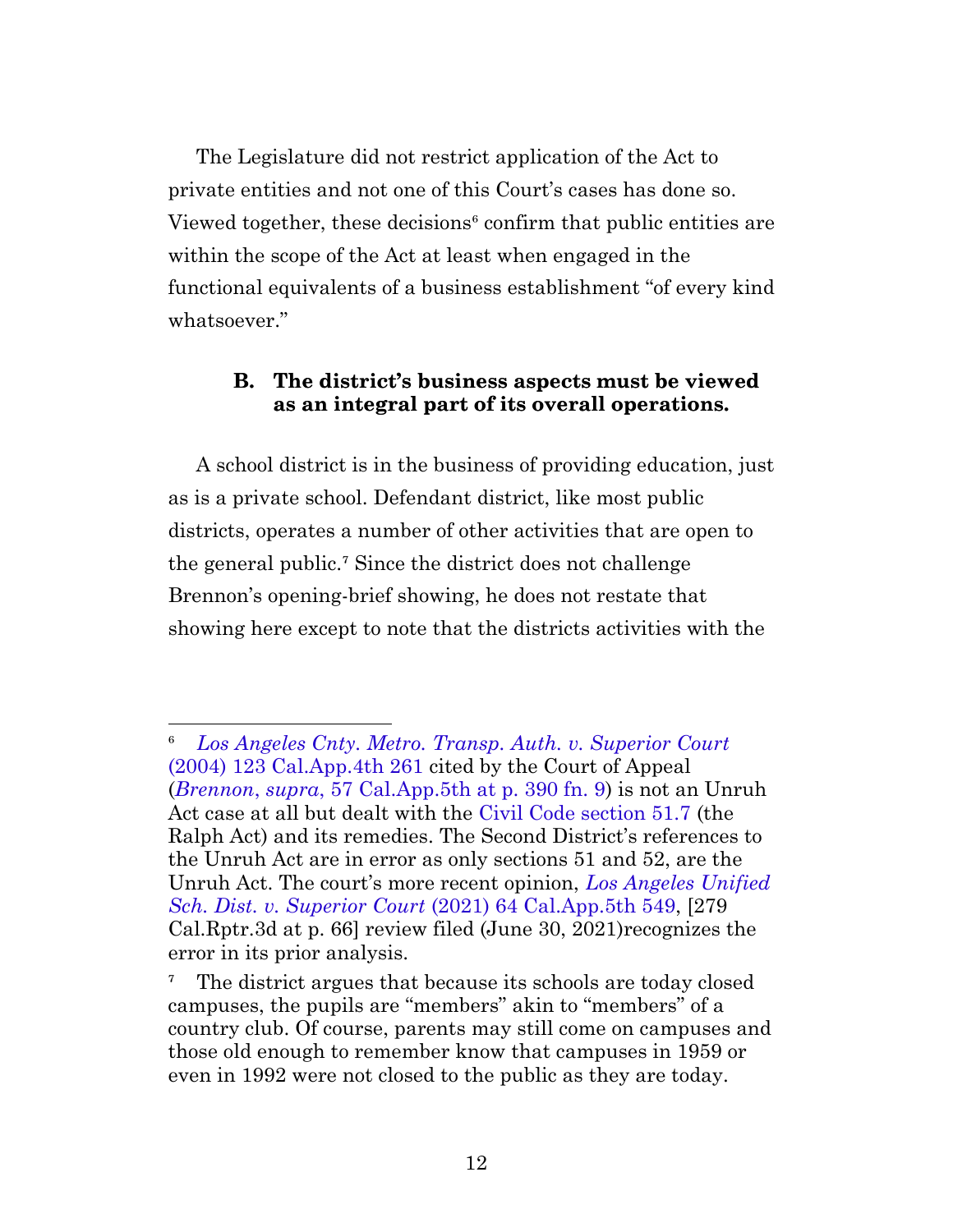non-student general public are strikingly similar to those present in *Warfield* that subjected the otherwise private country club to the Act. (OBM 38–40.)

To paraphrase:

[T]he business transactions that are conducted regularly on the [school's] premises with persons who are not [students] are sufficient in themselves to bring the [school] within the reach of section 51 's broad reference to "all business establishments of every kind whatsoever."

#### <span id="page-12-0"></span>(*Warfield*, *supra*[, 10 Cal.4th at p. 621.](https://casetext.com/case/warfield-v-peninsula-golf-country-club-3#p621))

#### **C. The district's status as a state agent is not determinative.**

In an effort to bolster its opinion, the Court of Appeal emphasized that a school district is "an agent of the state performing a state constitutional obligation." (*[Brennon](https://casetext.com/case/brennon-b-v-superior-court#p369)*, *supra*, 57 [Cal.App.5th at p. 369](https://casetext.com/case/brennon-b-v-superior-court#p369), see also *[Belanger v. Madera Unified School](https://casetext.com/case/belanger-v-madera-unified-school-dist#p253) Dist.* [\(9th Cir. 1992\) 963 F.2d 248, 253](https://casetext.com/case/belanger-v-madera-unified-school-dist#p253).) The district, trying to follow suit, claims it is a "state actor." (ABM 5, 27.)

The Court of Appeal looked to the U.S. Supreme Court decision in *Brown v. Bd. of Educ.* [\(1954\) 347 U.S. 483, 495](https://casetext.com/case/brown-v-board-of-education#p495) *[\(Brown\)](https://casetext.com/case/brown-v-board-of-education#p495)*, striking down separate-but-equal public education. The court surmised:

while there was a pressing need for state legislation to prohibit discrimination by private schools, and particularly vocational and technical schools that offered a path to employment, charged tuition, and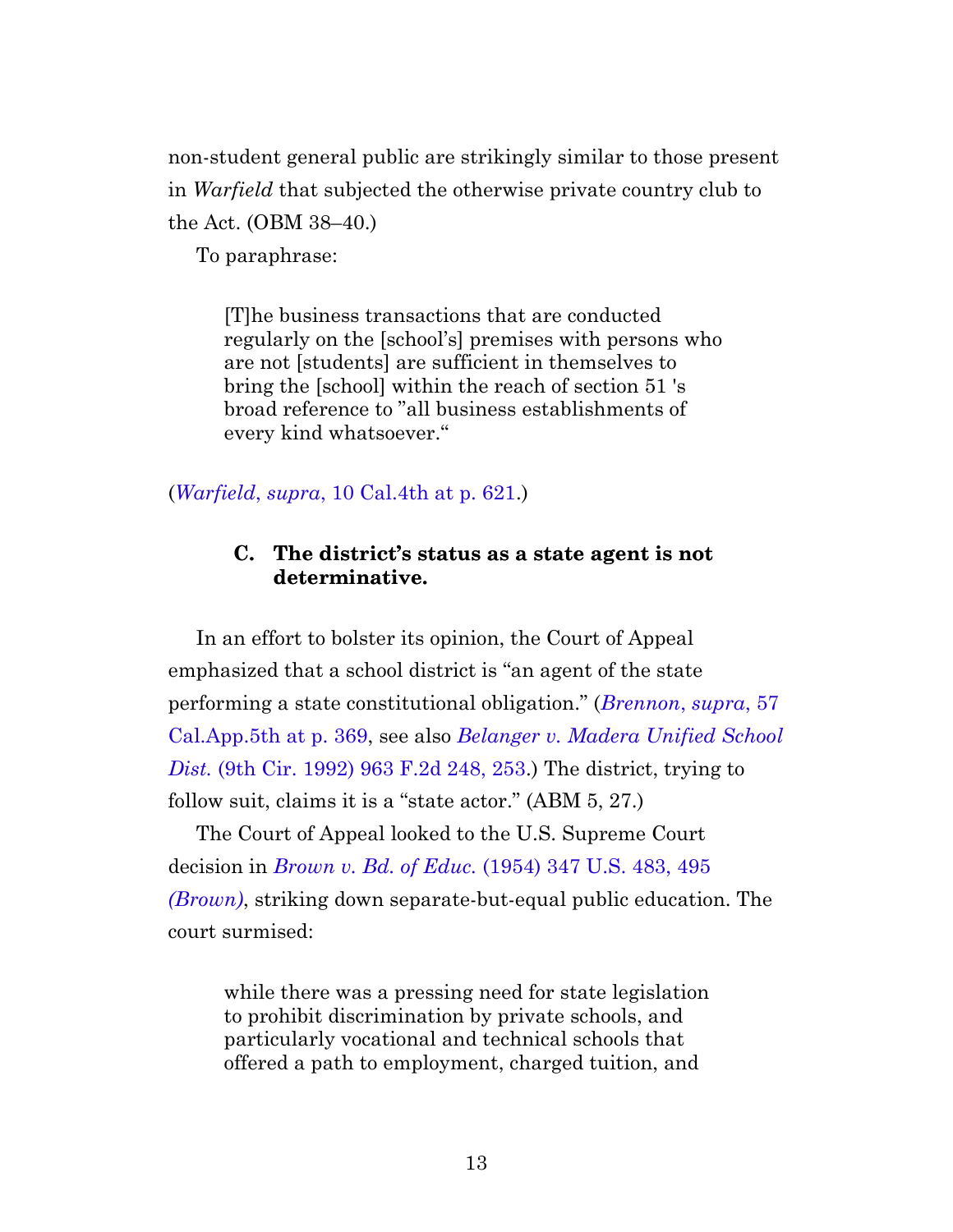offered their services to the general public, there was not a correlative need with respect to state public school systems.

#### (*Brennon*, *supra*[, 57 Cal.App.5th at pp. 368–369](https://casetext.com/case/brennon-b-v-superior-court#p368).)

But, of course, there was such a need. *Brown*'s reach did not extend beyond racial discrimination.<sup>8</sup> The 1959 version of the Act goes much further – to religion, ancestry and national origin.

Moreover, *Brown* and the [Fourteenth Amendment](https://www.law.cornell.edu/constitution/amendmentXIV) provided no remedy against states agencies as does the Act. [42 U.S.C. section](http://uscode.house.gov/view.xhtml?req=granuleid:USC-prelim-title42-section1983&num=0&edition=prelim) [1983,](http://uscode.house.gov/view.xhtml?req=granuleid:USC-prelim-title42-section1983&num=0&edition=prelim) first enacted in 1871, provides the civil remedy for federal constitutional violations by "every person" acting "under color" of state law. But, "state and federal courts have uniformly held that California school districts, . . ., are state agencies and thus not "persons" for purposes of [42 U.S.C.]section 1983." (*[Julian v.](https://casetext.com/case/julian-v-mission-cmty-hosp#p386) Mission Community Hospital* [\(2017\) 11 Cal.App.5th 360, 386](https://casetext.com/case/julian-v-mission-cmty-hosp#p386)  $(Julian).$  $(Julian).$  $(Julian).$ <sup>9</sup>

In 1959, the state largely enjoyed governmental immunity from tort liability. (*[Talley v. Northern San Diego County Hospital](https://casetext.com/case/talley-v-northern-san-diego-hosp-dist#p36)*

⁸ "[W]e hold that the plaintiffs and others similarly situated for whom the actions have been brought are, by reason of the segregation complained of, deprived of the equal protection of the laws guaranteed by the [Fourteenth Amendment.](https://www.law.cornell.edu/constitution/amendmentXIV) This disposition makes unnecessary any discussion whether such segregation also violates the Due Process Clause of the [Fourteenth Amendment.](https://www.law.cornell.edu/constitution/amendmentXIV)" (*Brown, supra,* [347 U.S. at p. 495](https://casetext.com/case/brown-v-board-of-education#p495).)

The district's characterization of itself as a "state actor" reflects its misunderstanding of the term. A "state actor" is a private party who may nonetheless have liability under [section](http://uscode.house.gov/view.xhtml?req=granuleid:USC-prelim-title42-section1983&num=0&edition=prelim) [1983](http://uscode.house.gov/view.xhtml?req=granuleid:USC-prelim-title42-section1983&num=0&edition=prelim) when "'he is a willful participant in joint action with the State or its agents.' (Citation.)" (*Julian*, *supra*[, 11 Cal.App.5th at](https://casetext.com/case/julian-v-mission-cmty-hosp#p396) [p. 396](https://casetext.com/case/julian-v-mission-cmty-hosp#p396).)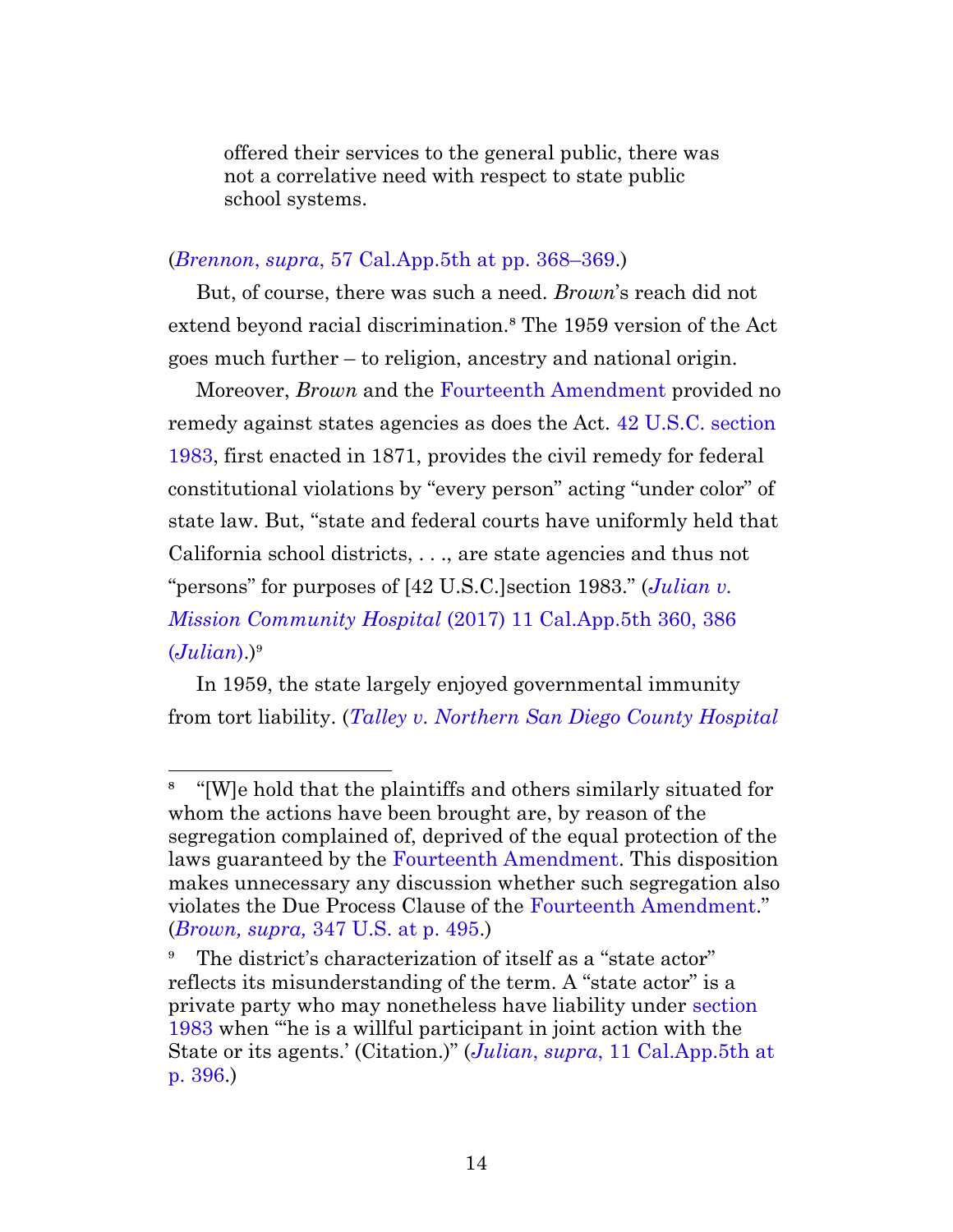*Dist*[. \(1953\) 41 Cal.2d 33, 36](https://casetext.com/case/talley-v-northern-san-diego-hosp-dist#p36) overruled by *[Muskopf v. Corning](https://casetext.com/case/muskopf-v-corning-hospital-dist) Hosp. Dist.* (1961) 55 Cal.2d  $211^{10}$ .) But, even then "[t]he state and its instrumentalities and subdivisions [were] not immune from liability for torts committed while engaged in proprietary or business activities." (*Guidi v. State* [\(1953\) 41 Cal.2d 623, 625](https://casetext.com/case/guidi-v-state-of-california#p625).) This exemption from sovereign immunity tracks and is consistent with an interpretation of the Act that subjects state agencies to it when performing the "functional equivalent" activities of a business.

In the end, there is simply nothing to indicate the Legislature's thinking beyond the prior versions of the statute. As the Court noted in *[Burks v. Poppy Const. Co.](https://casetext.com/case/burks-v-poppy-construction-co)* (1962) 57 Cal.2d [463](https://casetext.com/case/burks-v-poppy-construction-co)*,* the final version's elimination of the specifically-enumerated establishments in the prior versions reflects the Legislature's view the prior specification was "merely surplusage." (*Id.* [at p.](https://casetext.com/case/burks-v-poppy-construction-co#p469) [469.](https://casetext.com/case/burks-v-poppy-construction-co#p469)) Yet this, too, is not conclusive. (*Warfield*, *supra*[, 10 Cal.4th](https://casetext.com/case/warfield-v-peninsula-golf-country-club-3#p614) [at pp. 614–615.](https://casetext.com/case/warfield-v-peninsula-golf-country-club-3#p614))

The purpose of the statute was to prohibit and redress discrimination wherever found. As Professor Horowitz suggests:

Once it is decided that the particular words in the statute can be given either of the contended-for meanings in the particular fact situation, the process is, in essence, (a) a search for reasons for and purposes of the statutory principle, as formulated by an analysis of cases of clear application of the principle and of other relevant criteria which make up the context in which the words were used,

<sup>&</sup>lt;sup>10</sup> The 1963 Government Claims Act, Gov. Code,  $\S$ § 810, et seq., was largely a response to *Muskopf.* ([Gov. Code, §](https://leginfo.legislature.ca.gov/faces/codes_displaySection.xhtml?sectionNum=810.&lawCode=GOV) 810, Law Rev. Comm. Comment (1963).)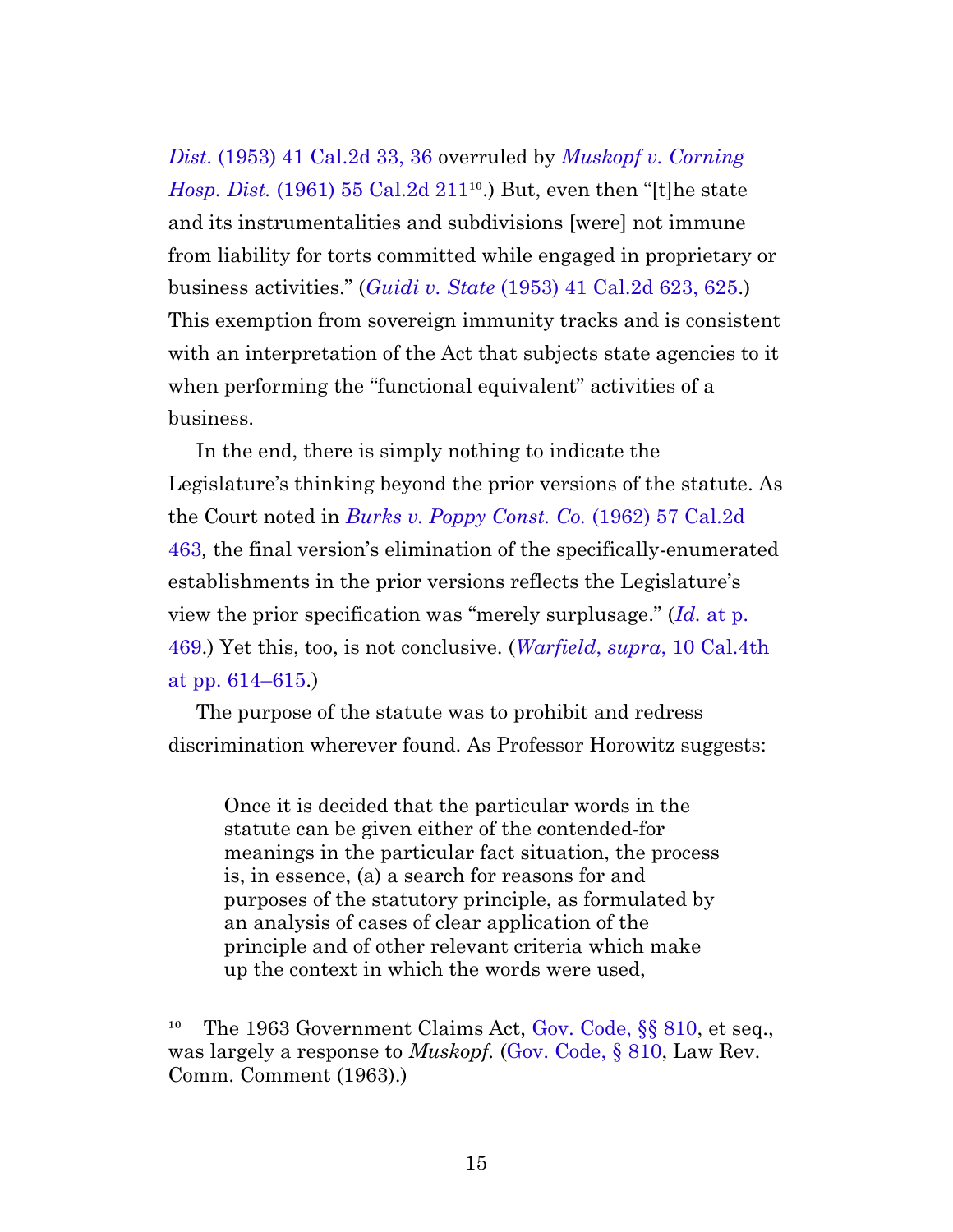followed by (b) a determination of the extent to which the reasons for the principle are present in the case before the court.

(Horowitz, *supra,* 33 So.Cal.L.Rev. at p, 305.)

<span id="page-15-0"></span>The Legislature intended to outlaw discrimination by all actors and the Court should interpret the Act accordingly.

#### **II. AB 1077 placed the protections afforded the disabled under the ADA into state law, including into the Act.**

Largely reiterating the Court of Appeal's analysis, the district states, "In *Munson v. Del Taco, Inc.* (2009) 46 Cal.4th 661, 673, this Court recognized that the Unruh Act is the state's equivalent of Title III of the ADA." (ABM 15.) Nothing in the opinion so states.

The Court's holding is found at the beginning of its opinion. "The Legislature's intent in adding subdivision (f) was to provide disabled Californians injured by violations of the ADA with the remedies provided by section 52." (*[Munson v. Del Taco, Inc.](https://casetext.com/case/munson-v-del-taco#p665)* [\(2009\) 46 Cal.4th 661, 665](https://casetext.com/case/munson-v-del-taco#p665) *(Munson)*. While *Munson* arose in the context of what would have been an ADA Title III violation, the Court did not purport to limit its reasoning to Title III violations.

The Court of Appeal's and district's argument that the Legislature could not have intended a wholesale revision of the disability-discrimination law founders on the very language of the statute. Section 51, subdivision provides "(f) A violation of the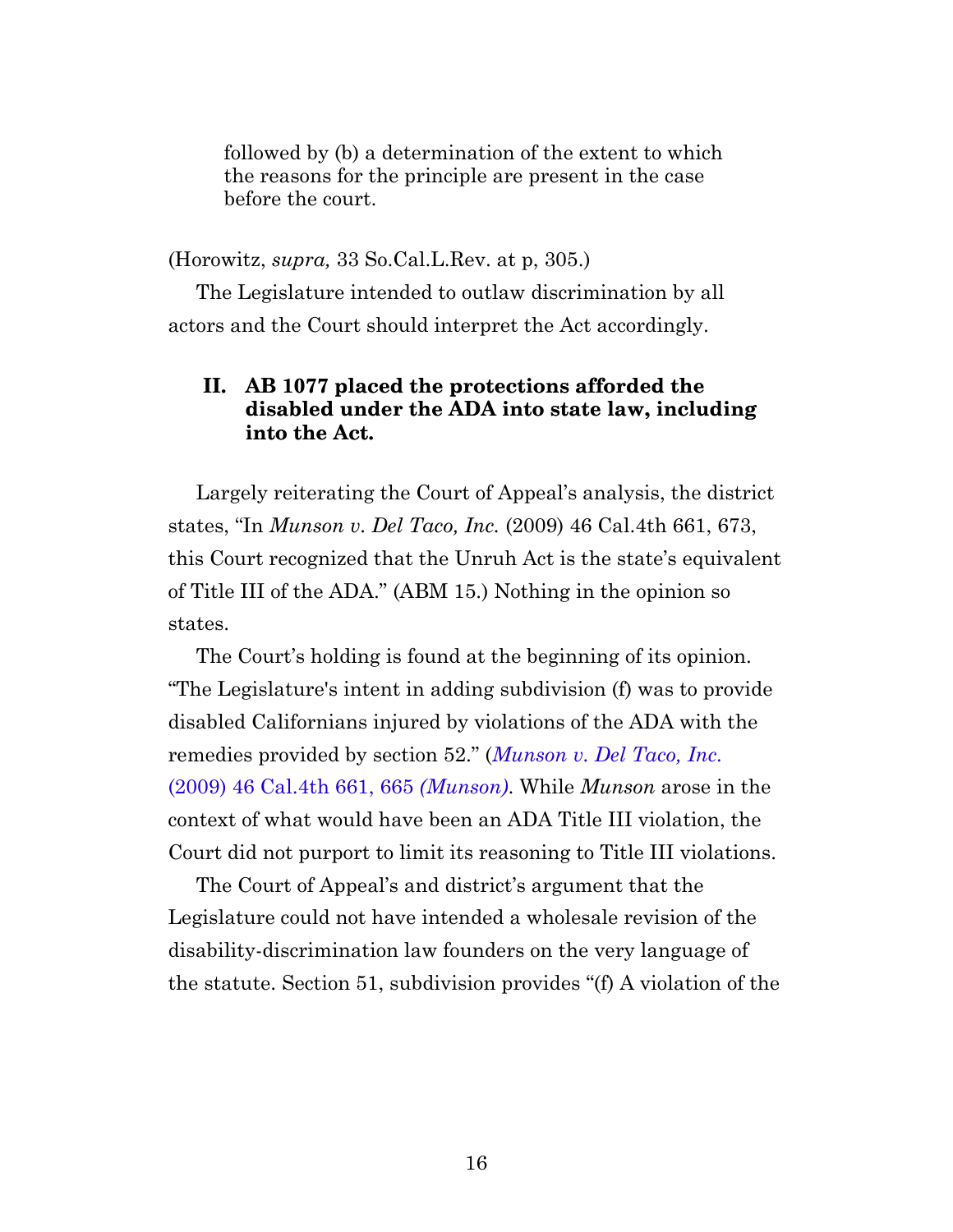right of any individual under the Americans with Disabilities Act of 1990 (*Public Law 101–336*) shall also constitute a violation of this section." (Emphasis added.)

By adding subdivision (f) to section 51, making all ADA violations—whether or not involving intentional discrimination—violations of the Unruh Civil Rights Act as well, the Legislature included ADA violations in the category of "discrimination" contrary to section 51, thus making them remediable under section 52.

#### (*Munson, supra*[, 46 Cal.4th at p. 672](https://casetext.com/case/munson-v-del-taco#p672).)

Public Law 101–336 is the entirety of the ADA, not just Title III. Throughout AB 1077 (Stats. 1992, ch. 913) the references to ADA consistently include the complete federal legislation. When the Legislature wanted to reference a specific title of the ADA, it did so. For example, in amending [Civil Code section 54.1,](https://leginfo.legislature.ca.gov/faces/codes_displaySection.xhtml?sectionNum=54.1.&lawCode=CIV) the Legislature specifically referred to Title II and Title III. (Stats. 1992, ch. 913, § 5.)

<span id="page-16-0"></span>Moreover, AB 1077 also amended [Government Code section](https://leginfo.legislature.ca.gov/faces/codes_displaySection.xhtml?sectionNum=11135.&lawCode=GOV) [11135](https://leginfo.legislature.ca.gov/faces/codes_displaySection.xhtml?sectionNum=11135.&lawCode=GOV),<sup>11</sup> making the proscriptions of 42 U.S.C.  $\S$  12132 applicable to:

any program or activity that is conducted, operated, or administered by the state or by any state agency,

 $11$  Brennon has not previously argued the effect of section 11135. Although claims raised for the first time on appeal, and certainly those raised for the first time in an appellant's reply brief, are ordinarily deemed waived (*[Campos v. Anderson](https://casetext.com/case/campos-v-anderson#p794)* (1997) [57 Cal.App.4th 784, 794 fn 3](https://casetext.com/case/campos-v-anderson#p794),*[Estate of Westerman](https://casetext.com/case/estate-of-westerman#p279)* (1968) 68 [Cal.2d 267, 279](https://casetext.com/case/estate-of-westerman#p279) ), the Court discretion to consider such issues where (as here) they are pure questions of law. (*[Redevelopment](https://casetext.com/case/redevelopment-agency-v-city-of-berkeley#p167) Agency v. City of Berkeley* [\(1978\) 80 Cal.App.3d 158, 167](https://casetext.com/case/redevelopment-agency-v-city-of-berkeley#p167).)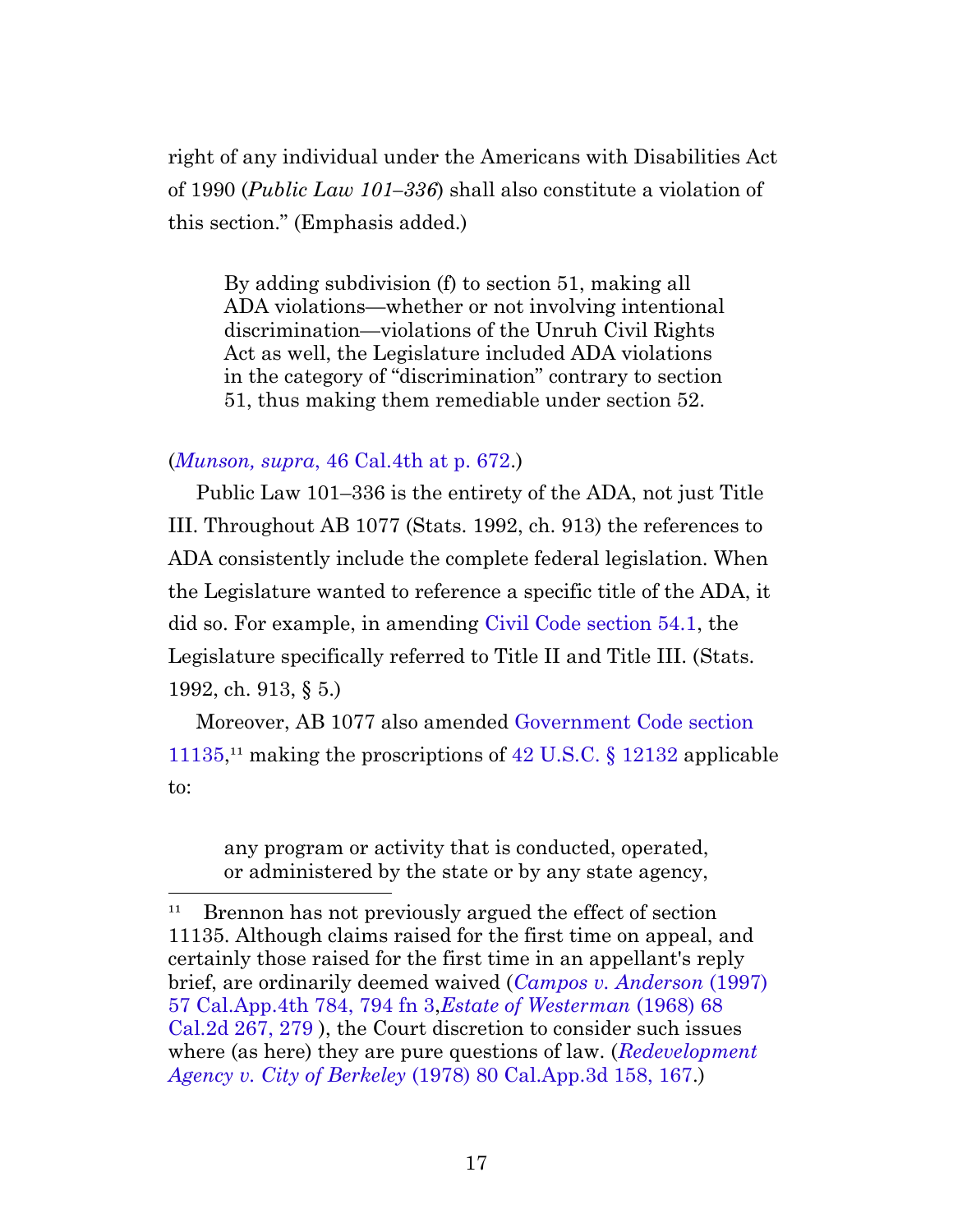is funded directly by the state, or receives any financial assistance from the state. Notwithstanding Section 11000, this section applies to the California State University.<sup>12</sup>

[Section 12132](http://uscode.house.gov/view.xhtml?req=granuleid:USC-prelim-title42-section12132&num=0&edition=prelim) is part of Title II of the ADA. The specific application of that section to state agencies and state-assisted activities makes clear section 51's reference the ADA is to all of the ADA and to all the parties covered by it, including statefunded schools.

As the *Munson* Court observed, the reference to the ADA first appears in Section 1 of AB 1077.

This amendment [to the Act] was but one part of a broad enactment, originating as Assembly Bill No. 1077 (1991–1992 Reg. Sess.), that sought to conform many aspects of California law relating to disability discrimination (in employment, *government services,* transportation, and communications, as well as public accommodations) to the recently enacted ADA, which was soon to go into effect. (See Assem. Com. on Judiciary, Rep. on Assem. Bill No. 1077 (1991–1992 Reg. Sess.) as amended Jan. 6, 1992, pp. 1–4 [digest] (hereafter Assembly Judiciary Report on Assembly Bill No. 1077).) The general intent of the legislation was expressed in an uncodified section: "It is the intent of the Legislature in enacting this act to

Subdivision (b) provides: "With respect to discrimination on the basis of disability, programs and activities subject to subdivision (a) shall meet the protections and prohibitions contained in Section 202 of the federal Americans with Disabilities Act of 1990 (42 U.S.C. Sec. 12132), and the federal rules and regulations adopted in implementation thereof, except that if the laws of this state prescribe stronger protections and prohibitions, the programs and activities subject to subdivision (a) shall be subject to the stronger protections and prohibitions."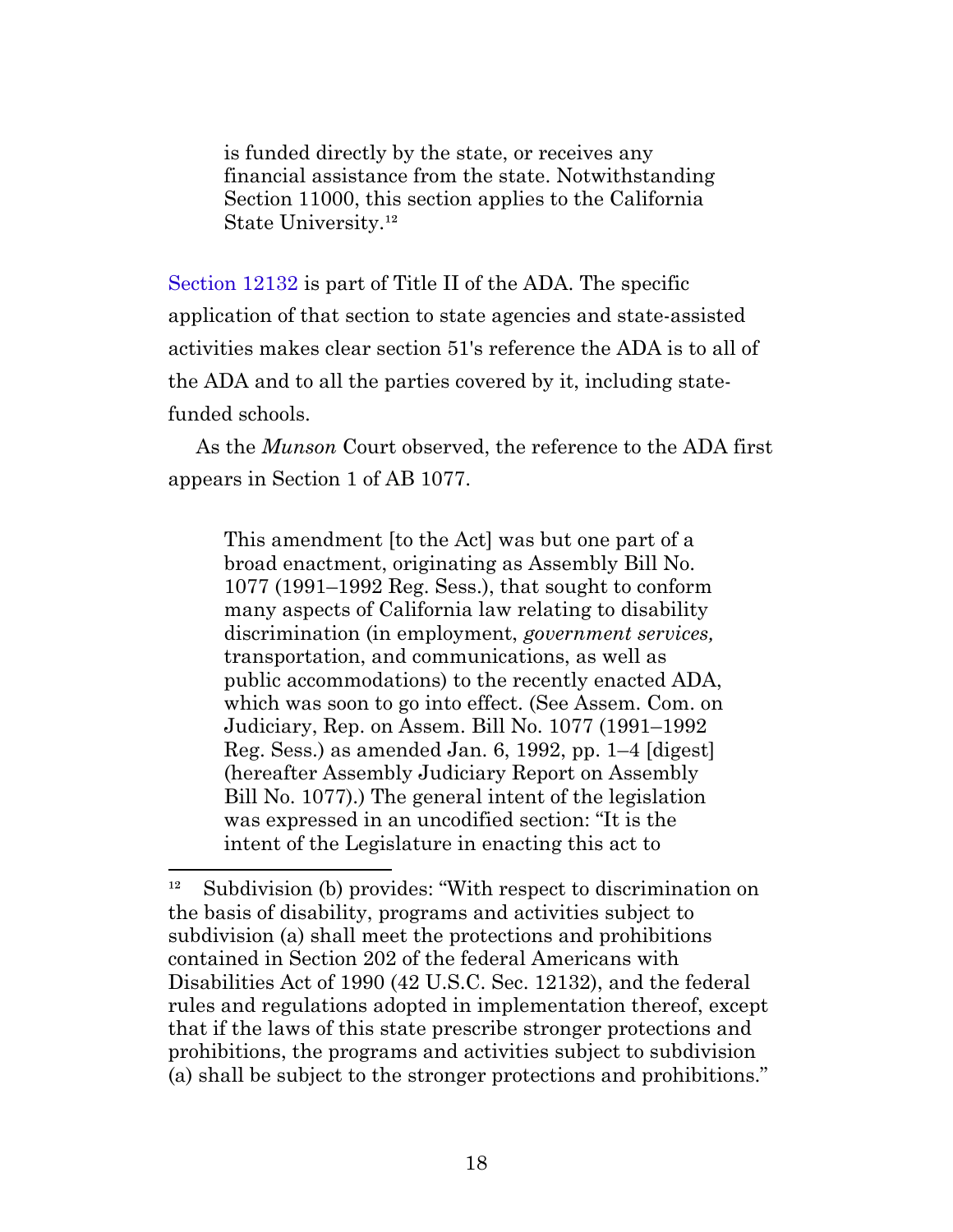strengthen California law in areas where it is weaker than the Americans with Disabilities Act of 1990 (Public Law 101–336) and to retain California law when it provides more protection for individuals with disabilities than the Americans with Disabilities Act of 1990." (Stats.1992, ch. 913, § 1.)

<span id="page-18-0"></span>(*Munson, supra*[, 46 Cal.4th at pp. 668–669](https://casetext.com/case/munson-v-del-taco#p668) [emphasis added].)

The very point of AB 1077 was to provide victims of disability discrimination with remedies. Any overlap of remedies between the Unruh Act and other acts such the Disabled Persons Act ([Civ.](https://leginfo.legislature.ca.gov/faces/codes_displaySection.xhtml?sectionNum=54.1.&lawCode=CIV) Code, § [54.1, subd. \(d\)\)](https://leginfo.legislature.ca.gov/faces/codes_displaySection.xhtml?sectionNum=54.1.&lawCode=CIV) was no reason to limit the reach of the Unruh Act. (*Munson, supra,* [46 Cal.4th at p. 675](https://casetext.com/case/munson-v-del-taco#p675) ["This acknowledged overlap, therefore, does not require us to restrict, artificially and contrary to the statutory language, the types of ADA violations remediable under the Unruh Civil Rights Act."].)

The Court of Appeal's conclusion that the Legislature could not have intended to overrule the decisions finding the Act inapplicable to employment contexts does not withstand scrutiny under the *Munson* reasoning and a close reading of all of AB 1077. (*Brennon*, *supra*[, 57 Cal.App.5th at p. 401](https://casetext.com/case/brennon-b-v-superior-court#p401) citing *[Alcorn v.](https://casetext.com/case/alcorn-v-anbro-engineering-inc#p500) Anbro Engineering, Inc*[. \(1970\) 2 Cal.3d 493, 500](https://casetext.com/case/alcorn-v-anbro-engineering-inc#p500).)

AB 1077 amended the Fair Employment and Housing Act, too. (Stats. 1992, ch. 913, §§ 21 et seq.) And Legislature made clear nothing in those amendments would limit the operation of the Act.

Amending [Government Code section 12993](https://leginfo.legislature.ca.gov/faces/codes_displaySection.xhtml?sectionNum=12993.&lawCode=GOV) the Legislature provided:

(c) While it is the intention of the Legislature to occupy the field of regulation of discrimination in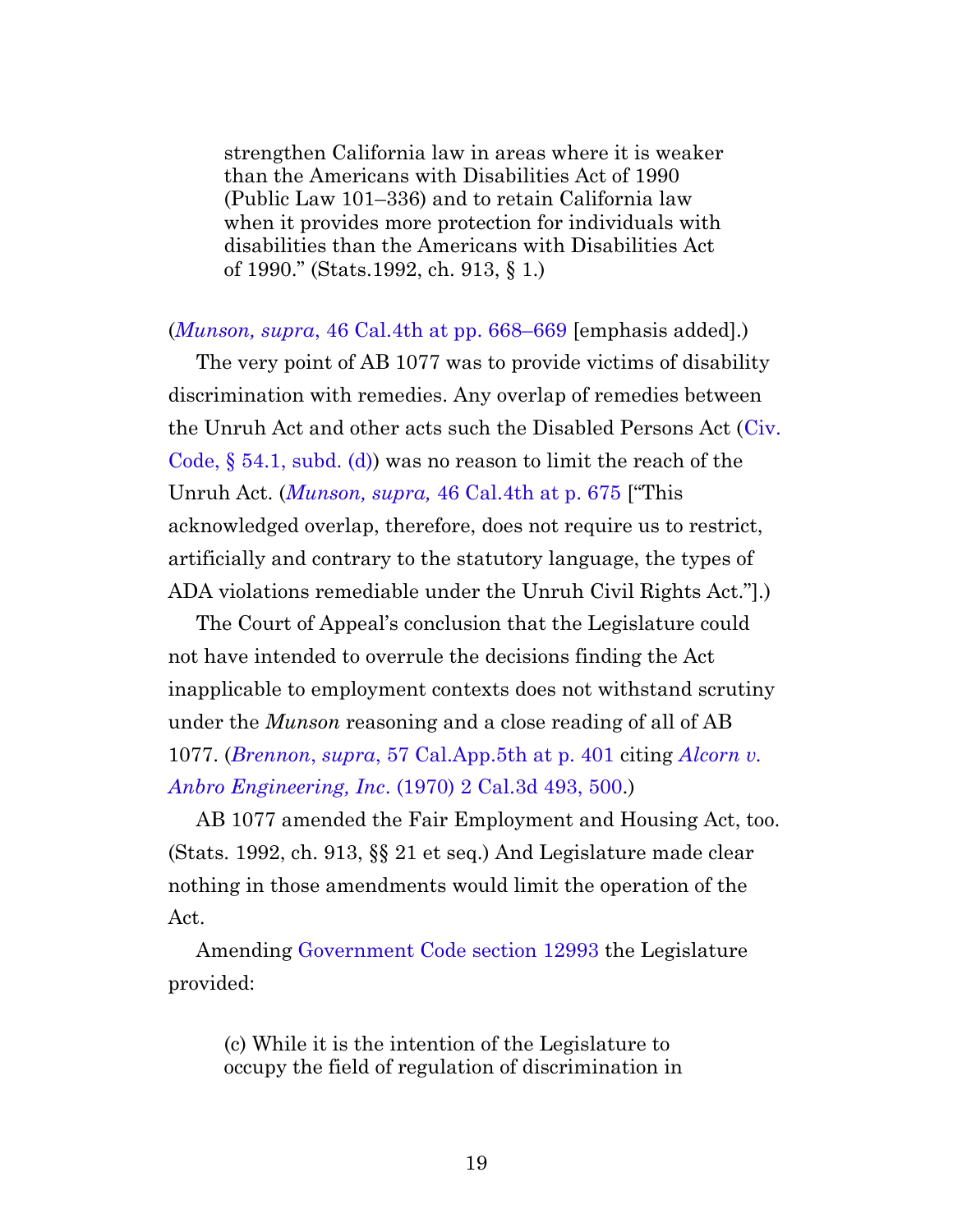employment and housing encompassed by the provisions of this part, *exclusive of all other laws banning discrimination in employment and housing by any city, city and county, county, or other political subdivision of the state,* this part does not limit or restrict the application of Section 51 of the Civil Code.

<span id="page-19-0"></span>(Stats. 1992, ch. 913, § 25 (emphasis added).)

Section 52, subdivision (f) already authorized the Department of Fair Employment and Housing to enforce/remedy violations of the Act:

Any person claiming to be aggrieved by an alleged unlawful practice in violation of Section 51 or 51.7 may also file a verified complaint with the Department of Fair Employment and Housing pursuant to Section 12948 of the Government Code.

In other words, the fact that one wrong could contravene more than one statute and provide for more than one remedy is not a reason to disregard the Legislature's directions that a violation of the ADA is a violation of the Act. (*[Munson, supra,](https://casetext.com/case/munson-v-del-taco#p675)* 46 Cal.4th at [pp. 675–676](https://casetext.com/case/munson-v-del-taco#p675) [noting the overlap between the Act, Civ. Code.,  $\S$  54.3 and Bus. & Prof. Code.,  $\S$  17200, et seq.) If the Act as adopted in 1959 did not reach disability discrimination by public agencies, including school districts, the Legislature's 1992 amendments made clear that it did.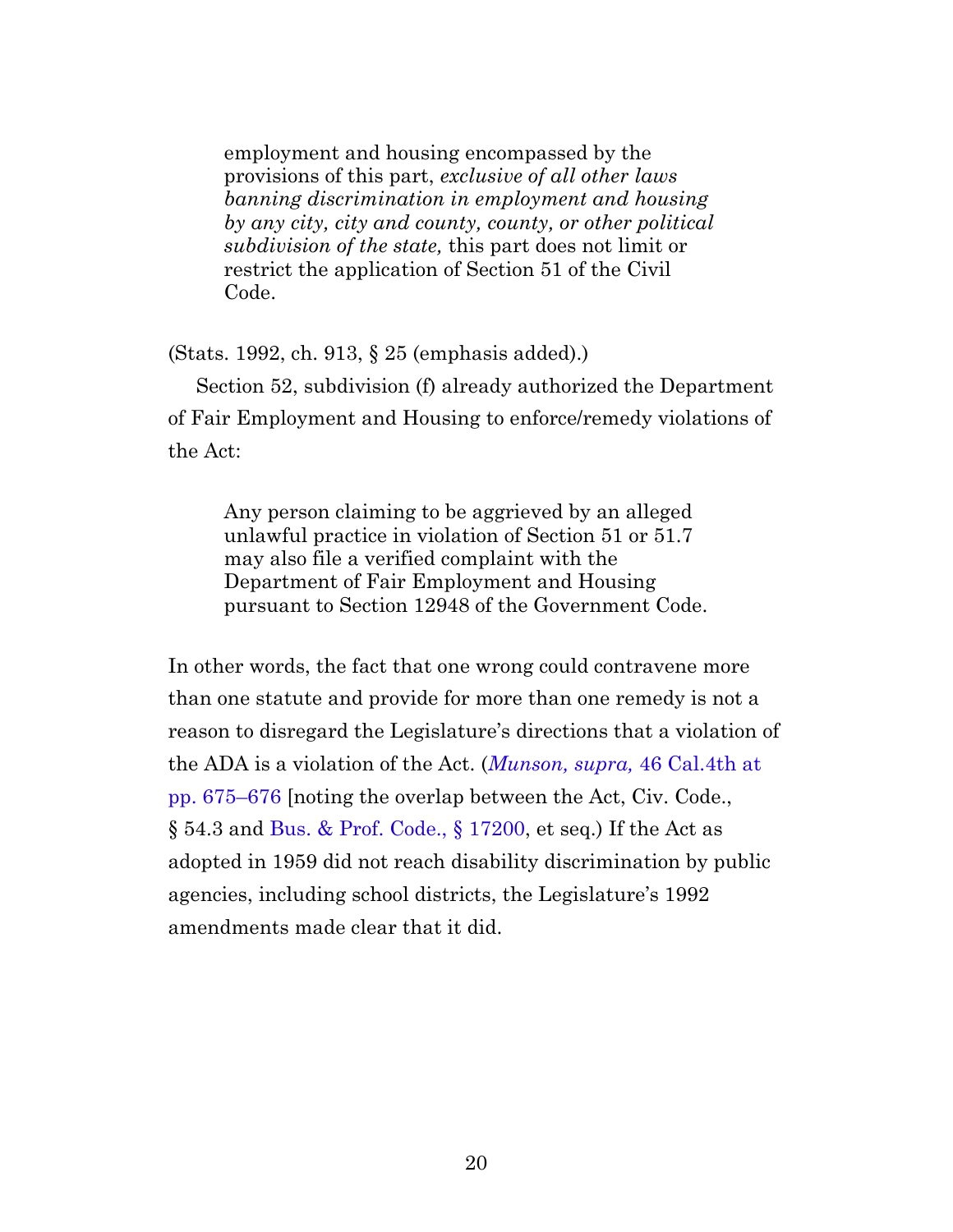### <span id="page-20-0"></span>**III. The Legislature intended victims of disability discrimination in public schools to have a panoply of cumulative remedies.**

The district agrees Brennon's complaint could be amended to state a cause of action under the Education Code. (ABM 24 fn. 12.) The question before the Court then is what remedies might Brennon be entitled to? Specifically are attorney fees and penalty damages as provided in section 52, subdivision (a) available? Have those remedies been incorporated into the Education  $Code<sup>213</sup>$ 

While section 51 's statement of the substantive scope of protections afforded and section 52 's statement of the remedies available have both changed over the course of time, section 51 has always provided substantive protection against invidious discrimination in public accommodations, without specifying remedies, and section 52 has always provided remedies, including a private action for damages, for violations of section 51.

(*Munson, supra*[, 46 Cal.4th at p. 667](https://casetext.com/case/munson-v-del-taco#p667).)

The district treats the question as being outside the scope of review and does not address the Education Code except as it bears on the interpretation of the Act directly. (ABM 22 fn. 10.) This is incorrect. The Questions Presented govern the scope of review unless otherwise limited by the Court. [\(Cal. Rules of](https://www.courts.ca.gov/cms/rules/index.cfm?title=eight&linkid=rule8_516) [Court, rule 8.516](https://www.courts.ca.gov/cms/rules/index.cfm?title=eight&linkid=rule8_516).)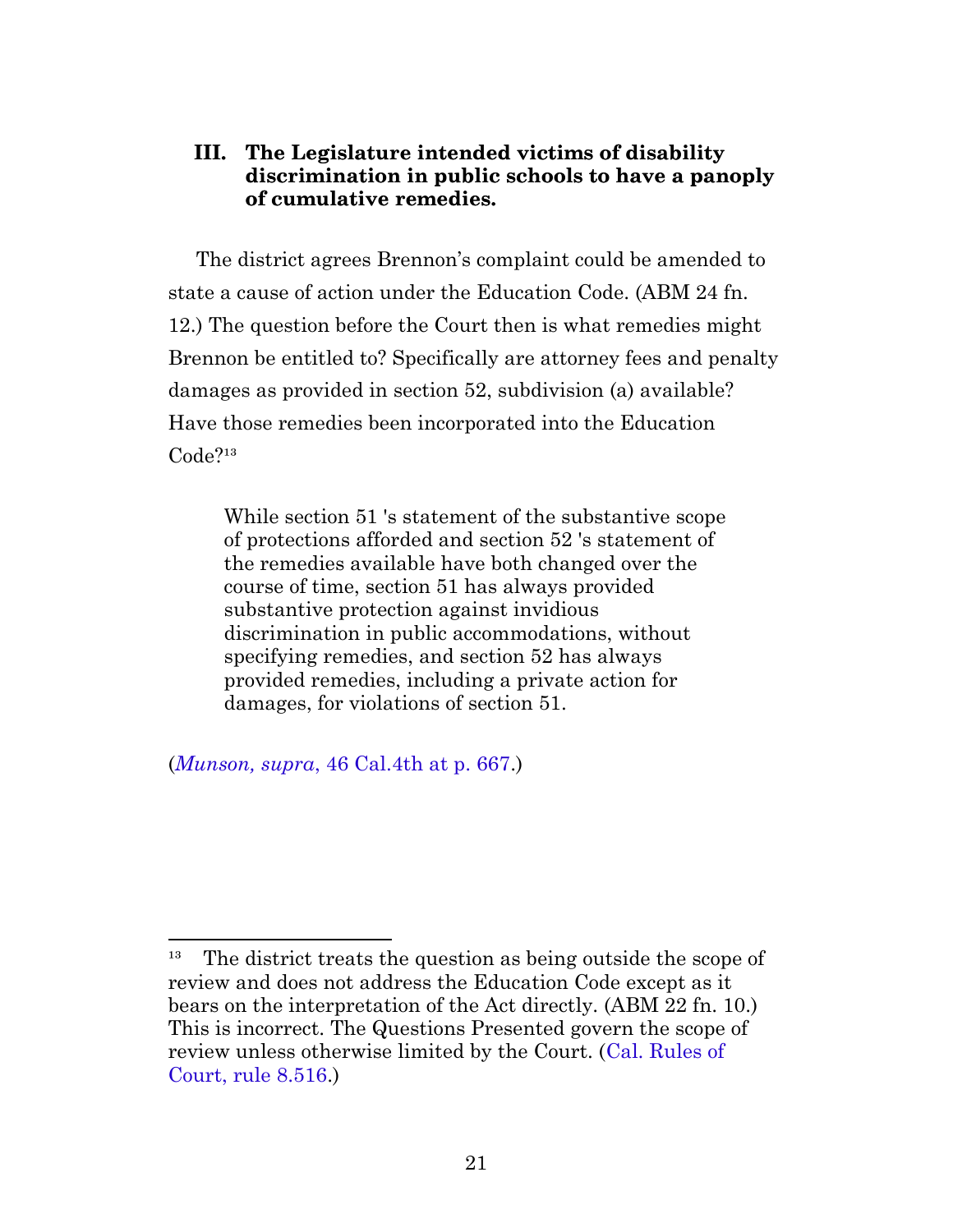#### **A. Section 201, subdivision (g) incorporates the Act's remedies.**

<span id="page-21-0"></span>The operative language appears in [Education Code section 201](https://leginfo.legislature.ca.gov/faces/codes_displaySection.xhtml?sectionNum=201.&lawCode=EDC) where the Legislature expressly declared its intentions in enacting AB 499, largely rendering superfluous any analysis of legislator's comments or committee reports. (See *[Donovan v.](https://casetext.com/case/donovan-v-poway-unified-school-dist#p620) Poway Unified School Dist*[. \(2008\) 167 Cal.App.4th 567, 620](https://casetext.com/case/donovan-v-poway-unified-school-dist#p620) [trial court properly instructed jury using language of § 201 because "statute expresses the Legislature's declarations and intent of the applicable law."].)

At the outset, the Legislature declared its over-arching intent regarding the 1998 amendments to the Education Code. As then amended, [Education Code section 200](https://leginfo.legislature.ca.gov/faces/codes_displaySection.xhtml?sectionNum=200.&lawCode=EDC) provided:

It is the policy of the State of California to afford all persons in public schools, regardless of their disability equal rights, and opportunities in the educational institutions of the state. The purpose of this chapter is to prohibit acts that are contrary to that policy and to provide remedies therefor.

<span id="page-21-1"></span>(Stats. 1998, ch. 914, § 7.)

The first two subdivisions of section 201 provide:

a) All pupils have the right to participate fully in the educational process, free from discrimination and harassment.

(b) California's public schools have an affirmative obligation to combat racism, sexism, and other forms of bias, and a responsibility to provide equal educational opportunity.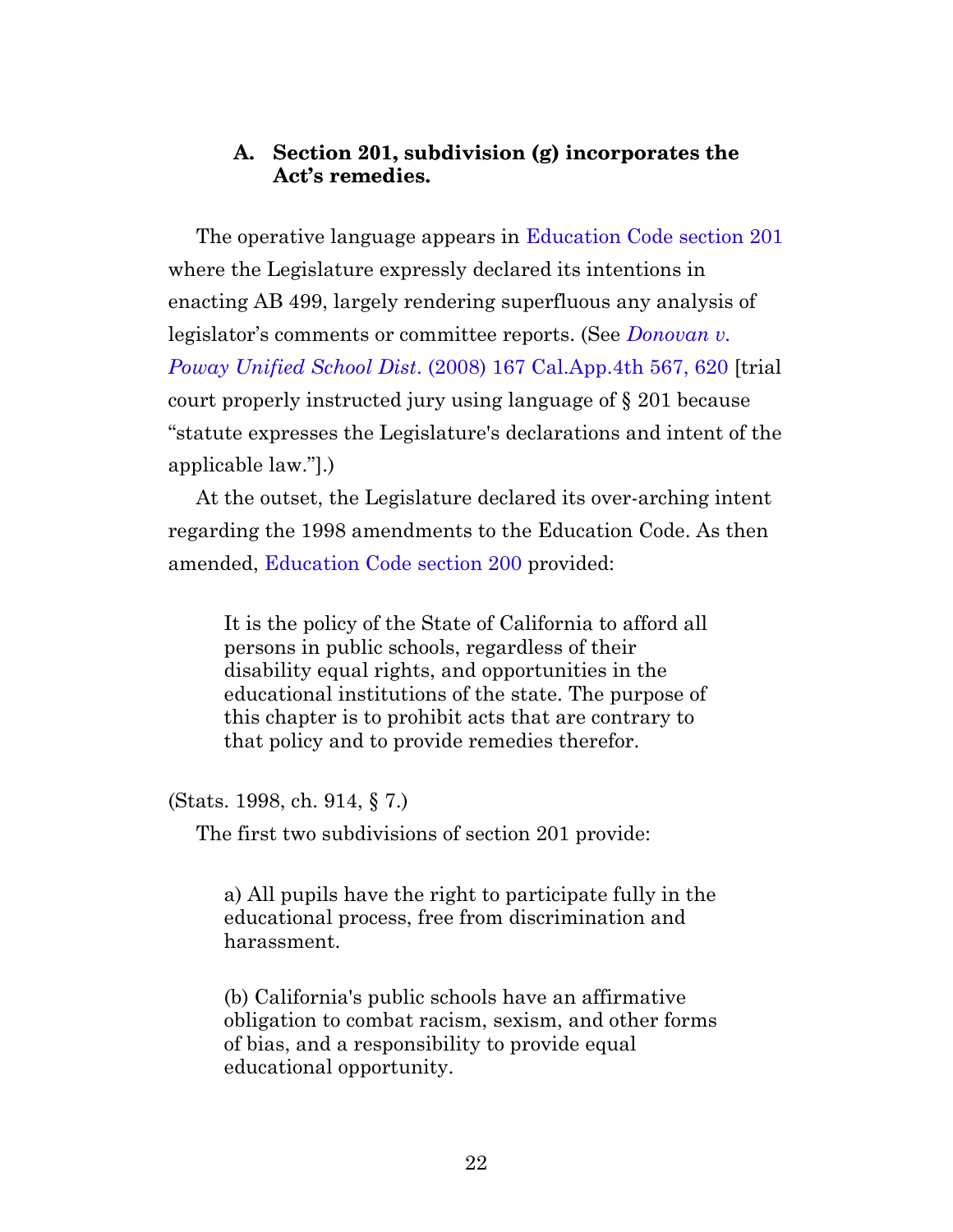Remedies are provided by various other, existing statutes:

(g) It is the intent of the Legislature that this chapter shall be interpreted as consistent with Article 9.5 (commencing with Section 11135) of Chapter 1 of Part 1 of Division 3 of Title 2 of the Government Code, Title VI of the federal Civil Rights Act of 1964 (42 U.S.C. Sec. 1981, et seq.), Title IX of the Education Amendments of 1972 (20 U.S.C. Sec. 1681, et seq.), Section 504 of the federal Rehabilitation Act of 1973 (29 U.S.C. Sec. 794(a)), the federal Individuals with Disabilities Education Act (20 U.S.C. Sec. 1400 et seq.), the federal Equal Educational Opportunities Act (20 U.S.C. Sec. 1701, et seq.), the Unruh Civil Rights Act (Secs. 51 to 53, incl., Civ. C.), and the Fair Employment and Housing Act (Pt. 2.8 (commencing with Sec. 12900), Div. 3, Gov. C.), except where this chapter may grant more protections or impose additional obligations, and that the remedies provided herein shall not be the exclusive remedies, but may be combined with remedies that may be provided by the above statutes.

The manifest intent of this subdivision is to provide California school children with the most robust anti-discrimination protection in the country. Like other provisions of the Education Code it is to "be liberally construed, with a view to effect its objects and to promote justice." ([Ed. Code, §](https://leginfo.legislature.ca.gov/faces/codes_displaySection.xhtml?sectionNum=2.&lawCode=EDC) 2.)

[Government Code section 11135,](https://leginfo.legislature.ca.gov/faces/codes_displaySection.xhtml?sectionNum=11135.&lawCode=GOV) with its reference to [42](http://uscode.house.gov/view.xhtml?req=granuleid:USC-prelim-title42-section12132&num=0&edition=prelim) [U.S.C. §](http://uscode.house.gov/view.xhtml?req=granuleid:USC-prelim-title42-section12132&num=0&edition=prelim) 12132, makes Title II of the ADA applicable to "any program or activity that is conducted, operated, or administered by the state or by any state agency, is funded directly by the state, or receives any financial assistance from the state." This includes public schools.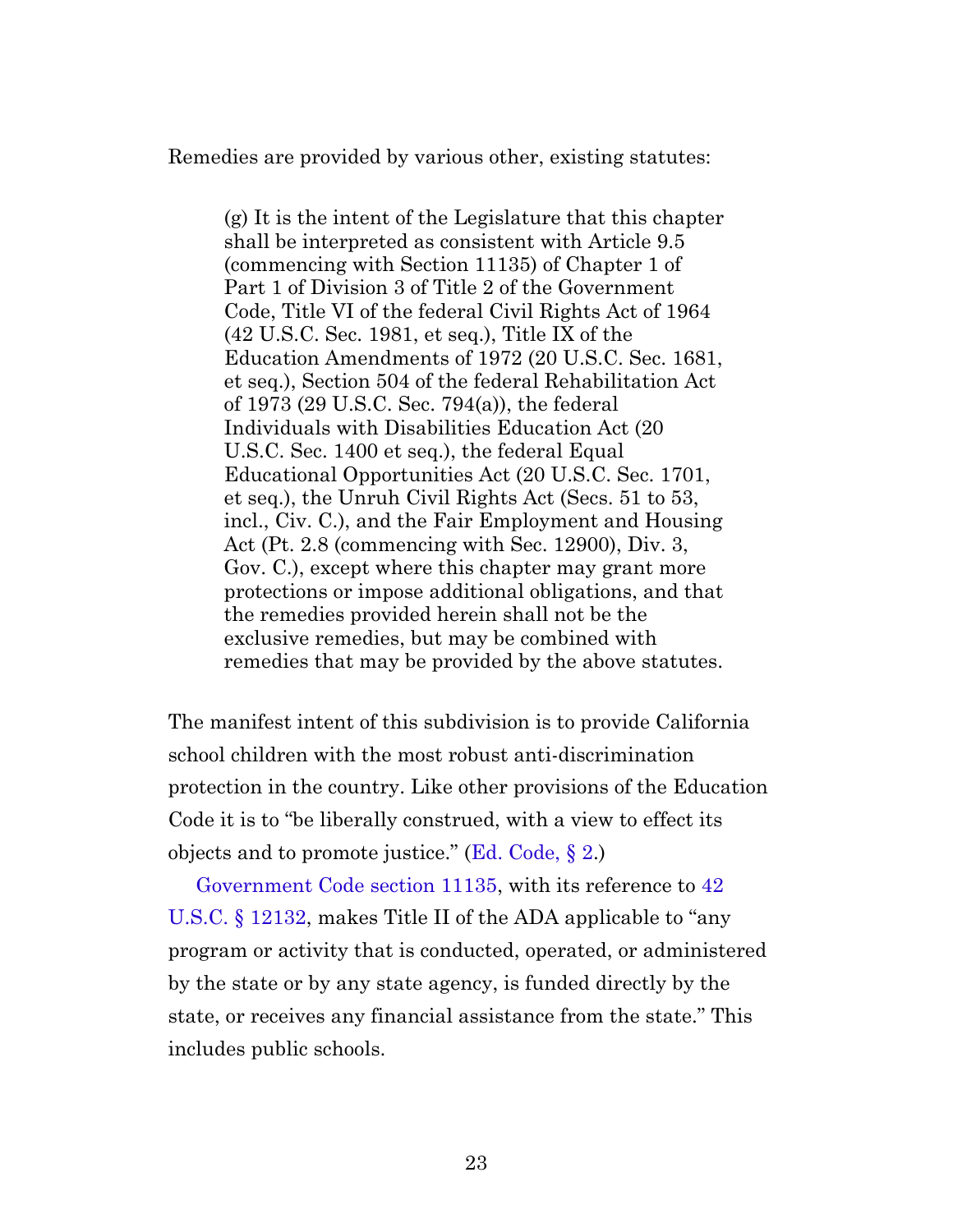The Education Code anti-discrimination provisions are to be interpreted consistently with "Article 9.5 (commencing with Section 11135) of Chapter 1 of Part 1 of Division 3 of Title 2 of the Government Code," "the Unruh Civil Rights Act (Secs. 51 to 53, incl., Civ. C.), and the Fair Employment and Housing Act (Pt. 2.8 (commencing with Sec. 12900), Div. 3, Gov. C.)," "except where this chapter may grant more protections or impose additional obligations, and that the remedies provided herein shall not be the exclusive remedies, but may be combined with remedies that may be provided by the above statutes." ([Ed. Code, §](https://leginfo.legislature.ca.gov/faces/codes_displaySection.xhtml?sectionNum=201.&lawCode=EDC) 201, subd.  $(g).$ 

The plain language of [section 201](https://leginfo.legislature.ca.gov/faces/codes_displaySection.xhtml?sectionNum=201.&lawCode=EDC) controls the outcome here. Although the Court of Appeal recognized subdivision (g), instead of giving it its plain meaning, it looked to a transmittal letter from Assembly member Sheila Kuehl to Governor Pete Wilson to ascribe a different meaning. (*Brennon*, *supra*[, 57 Cal.App.5th at](https://casetext.com/case/brennon-b-v-superior-court#p395) [pp. 395–396.](https://casetext.com/case/brennon-b-v-superior-court#p395)) But the Court of Appeal's interpretation would read the reference to [Government Code section 11135](https://leginfo.legislature.ca.gov/faces/codes_displaySection.xhtml?sectionNum=11135.&lawCode=GOV) and to the Unruh Act right out of [section 201.](https://leginfo.legislature.ca.gov/faces/codes_displaySection.xhtml?sectionNum=201.&lawCode=EDC) The "combined with remedies" language would also make no sense if the Unruh Act did not apply.

To the extent public schools were not already subject to the Unruh Act, its remedies were available to victims of the discrimination prohibited by the Education Code.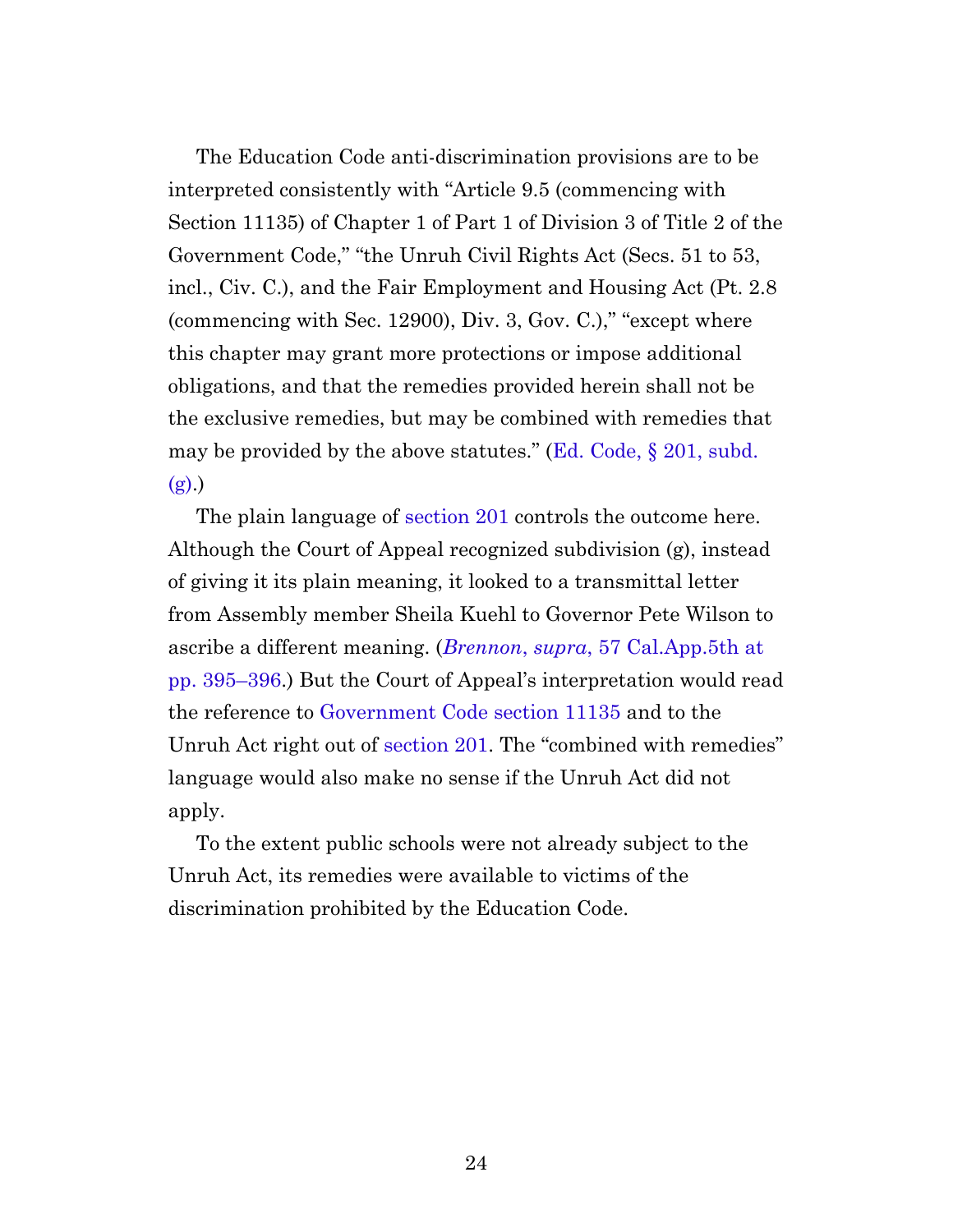### **B. The remedies available to victims of discrimination in schools include the Act's "actual damages," penalty damages and attorney fees.**

<span id="page-24-0"></span>[Section 52,](https://leginfo.legislature.ca.gov/faces/codes_displaySection.xhtml?sectionNum=52.&lawCode=CIV) subdivision (a), the remedies section of the Act, imposes liability for:

actual damages, *and* any amount that may be determined by a jury, or a court sitting without a jury, up to a maximum of three times the amount of actual damage *but in no case less than four thousand dollars (\$4,000)*, and any attorney's fees that may be determined by the court in addition thereto, suffered by any person denied the rights provided in Section 51, 51.5, or 51.6. (Emphasis added.)

The district, following the Court of Appeal, asserts these additional damages are punitive damages and may not be recovered against a public entity. (ABM 18–24.) The district is wrong because the additional damages are a penalty, which may be recovered from the public entity.<sup>14</sup> (*[Kizer v. County of San](https://casetext.com/case/kizer-v-county-of-san-mateo#p145)*) *Mateo* [\(1991\) 53 Cal.3d 139, 145 \(](https://casetext.com/case/kizer-v-county-of-san-mateo#p145)*Kizer*).)

 $^{14}$  In his opening brief, Brennon did not make a specific challenge to the Court of Appeal's observation that the Act's additional damages were punitive damages barred by [Government Code section 818](https://leginfo.legislature.ca.gov/faces/codes_displaySection.xhtml?sectionNum=818.&lawCode=GOV). (*Brennon*, *supra*[, 57 Cal.App.5th](https://casetext.com/case/brennon-b-v-superior-court#p396) [at pp. 396–397.](https://casetext.com/case/brennon-b-v-superior-court#p396)) Notwithstanding, the district has set forth an extensive discussion of the Act's additional-damages provision, contending such damages are punitive damages barred by the [Government Code section 818](https://leginfo.legislature.ca.gov/faces/codes_displaySection.xhtml?sectionNum=818.&lawCode=GOV). (ABM 18-24.) Having injected the additional-damages provision into the issues, the district cannot complain of Brennon rebutting that showing to demonstrate the contrary – the additional damages are a penalty which may be recovered from the public entity.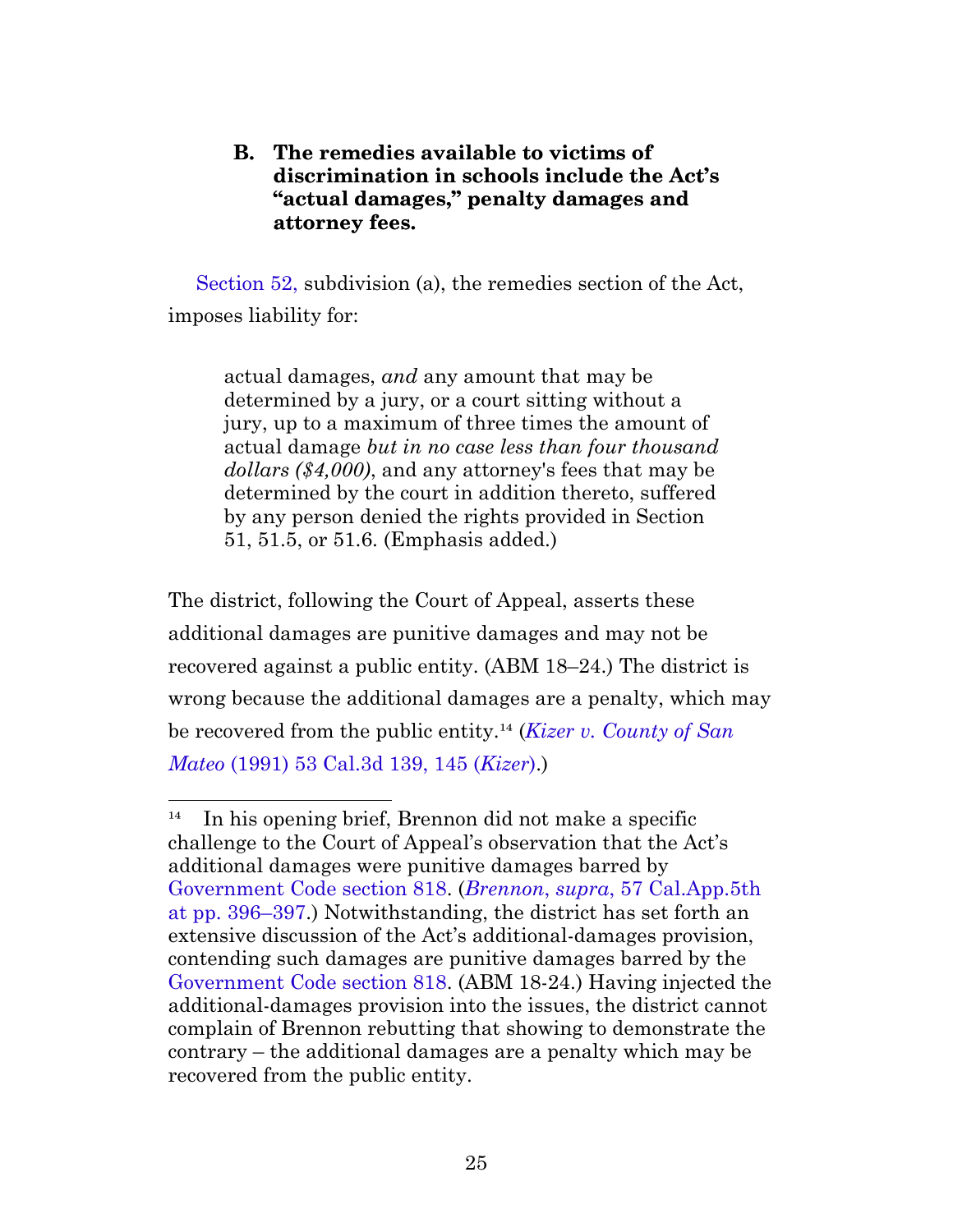The district relies heavily on *[Wells v. One2One Learning](https://casetext.com/case/wells-v-one2one-learning) Foundation* [\(2006\) 39 Cal.4th 1164 \(](https://casetext.com/case/wells-v-one2one-learning)*Wells*) which held '[p]ublic school districts are not 'persons' who may be sued under the CFCA [California False Claims Act, [Govt. Code §§](https://leginfo.legislature.ca.gov/faces/codes_displaySection.xhtml?sectionNum=12650.&lawCode=GOV) 12650 et. seq.]" (*Wells, supra,* [39 Cal.4th at p. 1179](https://casetext.com/case/wells-v-one2one-learning#p1179).) But as the holding indicates, *Wells* has little to do with the liability of public entities for punitive damages. The Court's rationale for finding public schools not to be "persons" included its conclusion that the Legislature could not have intended to permit one public agency to be liable to another. "[T]he language, structure, and history of the particular statute before us—the CFCA—strongly suggest that public entities, including public school districts, are not "persons" subject to suit under the law's provisions." (*Id.* [at p. 1193.](https://casetext.com/case/wells-v-one2one-learning#p1193))

The Court rested its conclusion on the fact that the CFCA purpose would not be served by exposing school districts to liability under it at all.

We note that " '[t]he ultimate purpose of the [CFCA] is to protect the public fisc.' " (Citation.) Given that school district finances are largely dependent on and intertwined with state financial aid (Citation), the assessment of double and treble damages, as well as other penalties, to school districts would not advance that purpose.

#### (*Wells*, *supra*[, 39 Cal.4th at p. 1196](https://casetext.com/case/wells-v-one2one-learning#p1196).)

The opinion contains virtually no discussion of punitive damages or [Government Code section 818.](https://leginfo.legislature.ca.gov/faces/codes_displaySection.xhtml?sectionNum=818.&lawCode=GOV) The latter is relegated to two footnotes. (*Id.,* [at p. 1195 fn. 20](https://casetext.com/case/wells-v-one2one-learning#p1195) [setting forth the text of the statute], [1216, fn. 28](https://casetext.com/case/wells-v-one2one-learning) [same].)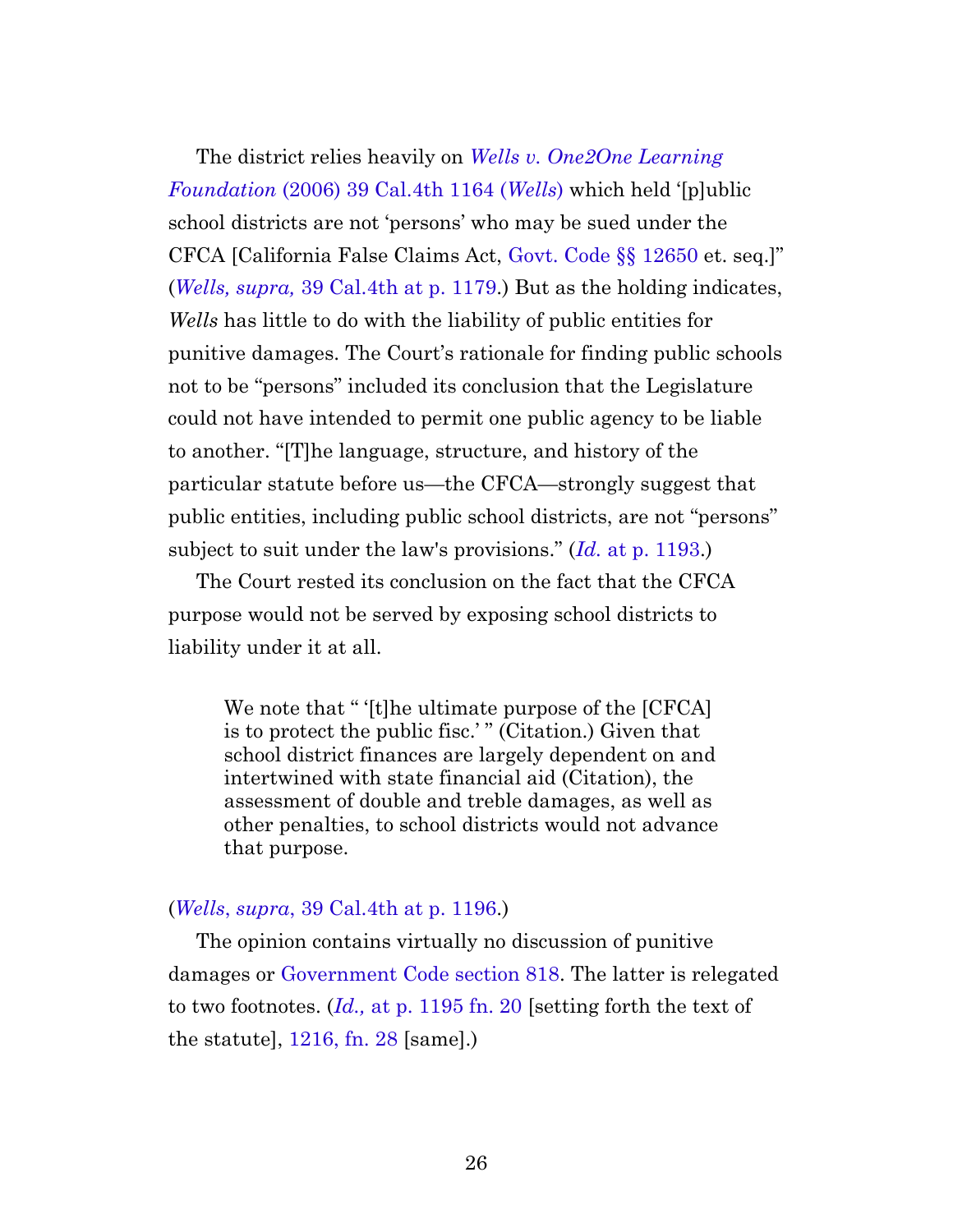In *[Harris v. Capital Growth Investors XIV](https://casetext.com/case/harris-v-capital-growth-investors-xiv)* (1991) 52 Cal.3d [1142,](https://casetext.com/case/harris-v-capital-growth-investors-xiv) the Court held liability under the Unruh Act required intentional discrimination. It noted, without analysis, "the damages provision allowing for an exemplary award of up to treble the actual damages suffered with a stated minimum amount reveals a desire to punish intentional and morally offensive conduct." (*Id.* [at p. 1172.](https://casetext.com/case/harris-v-capital-growth-investors-xiv#p1172)) But the Court backtracked in *Munson* and held the Act's provisions importing the ADA into the Act also eliminated the intent element of a violation insofar as a disability-discrimination claim was concerned.

The Legislature's intent in adding subdivision (f) was to provide disabled Californians injured by violations of the ADA with the remedies provided by section 52. A plaintiff who establishes a violation of the ADA, therefore, need not prove intentional discrimination in order to obtain damages under section 52.

#### (*Munson, supra*[., 46 Cal.4th at p. 665.](https://casetext.com/case/munson-v-del-taco#p665))

If a plaintiff asserting a violation of subdivision (f) need not prove intentional discrimination, then penalty damages provided in [section 52, subdivision \(a\)](https://leginfo.legislature.ca.gov/faces/codes_displaySection.xhtml?sectionNum=52.&lawCode=CIV) need not be established under the usual standards applicable to punitive damages.

The Legislature's intent that the additional "damages" be considered a penalty rather than punitive extends to the pre-1959 versions of the Act. In 1947, when the additional damages were a minimum of \$100, the Court noted:

The statute, it is true, allows to the plaintiff one hundred dollars in addition to his actual damage. This sum is unquestionably a penalty which the law imposes, and which it directs shall be paid to the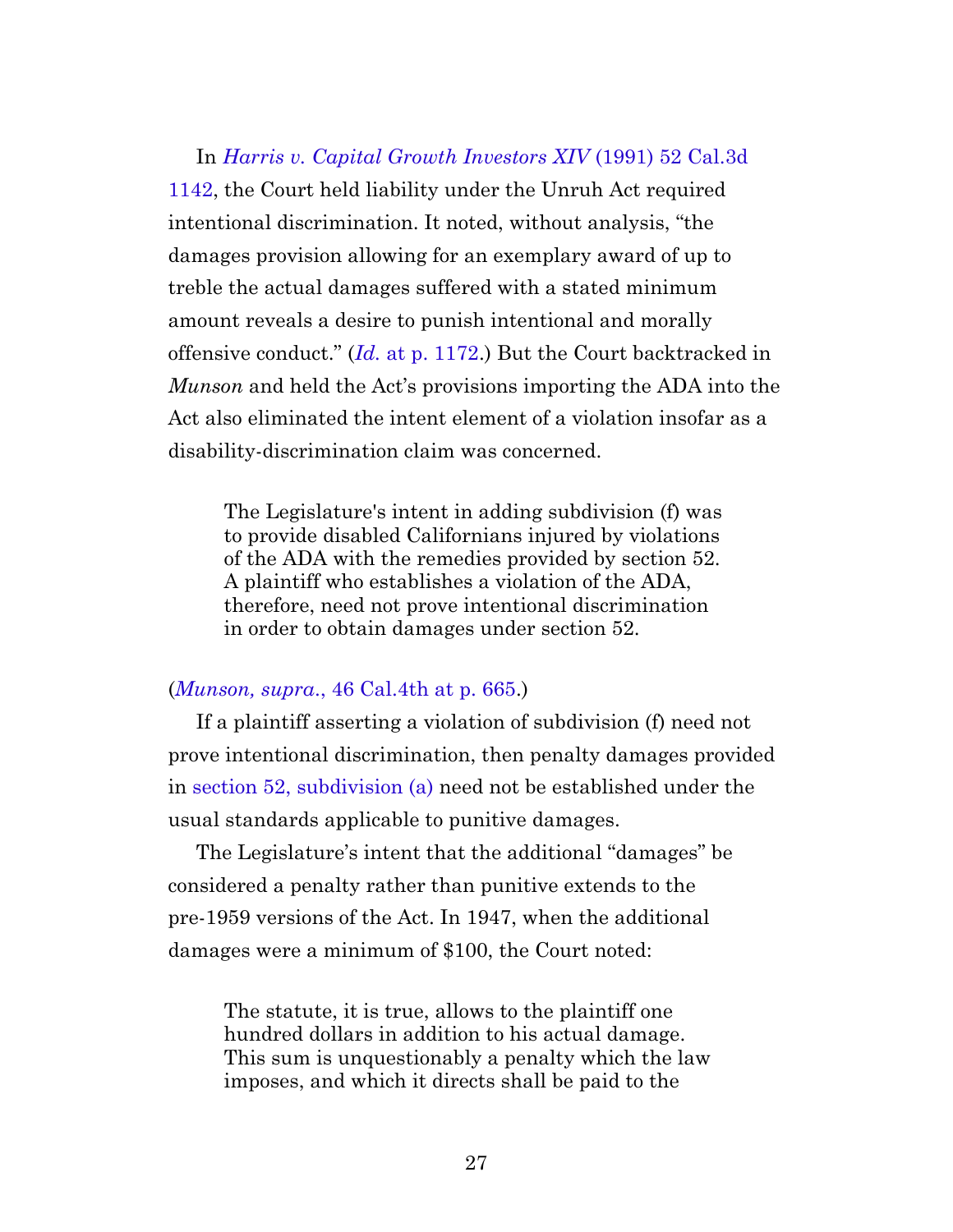complaining party. But it will be noted that it is a penalty imposed in any and in every case, whether the rejection or refusal of admission was or was not done under circumstances of oppression or violence. The courteous refusal as much exposes a defendant to this penalty of the law as would a brutal expulsion.

# (*[Orloff v. Los Angeles Turf Club](https://casetext.com/case/orloff-v-los-angeles-turf-club-2#p115)* (1947) 30 Cal.2d 110, 115 *[\(Orloff\)](https://casetext.com/case/orloff-v-los-angeles-turf-club-2#p115)*.)

In *[Koire v. Metro Car Wash](https://casetext.com/case/koire-v-metro-car-wash)* (1985) 40 Cal.3d 24 *(Koire)*, the Court cited *Orloff* and concluded, "by passing the Unruh Act, the Legislature established that arbitrary sex discrimination by businesses is per se injurious. Section 51 provides that all patrons are entitled to equal treatment. Section 52 provides for minimum statutory damages of \$250 for every violation of section 51, regardless of the plaintiff's actual damages."<sup>15</sup>( $Id$ [., at p. 33.](https://casetext.com/case/koire-v-metro-car-wash#p33))

<span id="page-27-0"></span>In 1991, the Legislature added subdivision (h) to section 52. "(h) For the purposes of this section, 'actual damages' means special and general damages. This subdivision is declaratory of existing law." (Stats. 1991, ch. 607, § 2.) Over the years, the Legislature has steadily increased the minimum penalty to its present amount – \$4,000. (Stats. 1994, ch. 535, §1 [\$1,000]. Stats. 2001, ch. 261, § 1 [\$4,000].)

<span id="page-27-1"></span>In other words, for violations of section 51 and the corresponding Education Code sections, a plaintiff is entitled to

In 1985, section 52 provided that violators of section 51 were "liable for each and every such offense for the actual damages, and such amount as may be determined by a jury, or a court sitting without a jury, up to a maximum of three times the amount of actual damage, but in no case less than two hundred and fifty dollars (\$250)." (*Koire, supra*[, 40 Cal.3d at p. 28 fn.5.](https://casetext.com/case/koire-v-metro-car-wash#p28))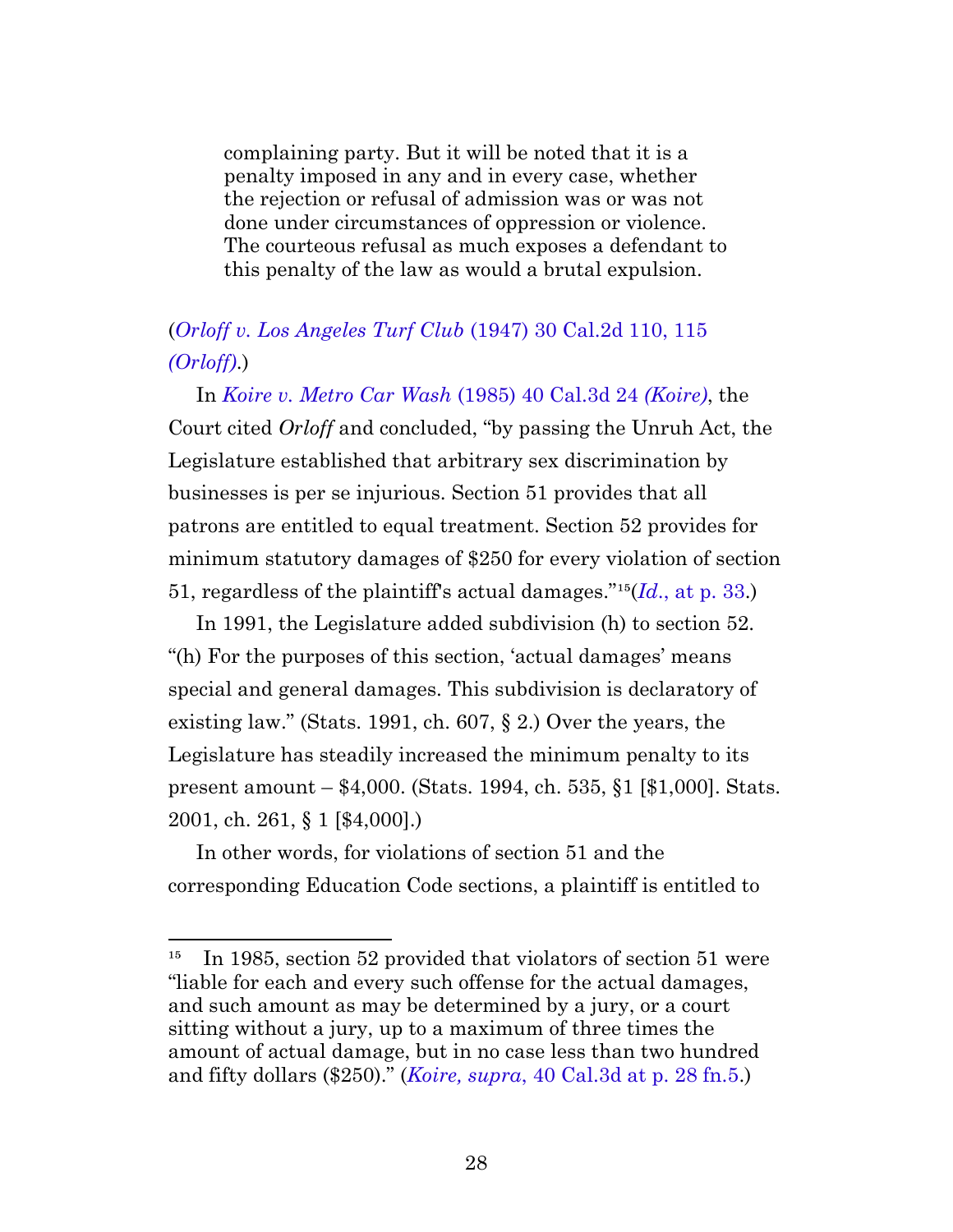their actual damages as defined by the statute plus a penalty of a minimum of \$4,000 and a maximum of three times the actual damages. These additional damages "are punitive in nature, but are not simply or solely punitive in that they fulfill legitimate and fully justified compensatory functions, have been held not to be punitive damages within the meaning of [Government Code](https://leginfo.legislature.ca.gov/faces/codes_displaySection.xhtml?sectionNum=818.&lawCode=GOV) [section 818](https://leginfo.legislature.ca.gov/faces/codes_displaySection.xhtml?sectionNum=818.&lawCode=GOV)." (*Kizer*, *supra*[, 53 Cal.3d at p. 145](https://casetext.com/case/kizer-v-county-of-san-mateo#p145).) Violations of the Act are "per se injurious."<sup>16</sup> (*Koire*, *supra*[, 40 Cal.3d at p. 33](https://casetext.com/case/koire-v-metro-car-wash#p33).)

Nothing in [section 52, subdivision \(a\)](https://leginfo.legislature.ca.gov/faces/codes_displaySection.xhtml?sectionNum=52.&lawCode=CIV) speaks to punitive damages. Subdivision (b) makes clear the Legislature understood the difference between a penalty and punitive damages because subdivision (b) does provide for punitive damages for violations of sections  $51.7$  and  $51.9<sup>17</sup>$ 

The False Claims Act at issue in *Wells* or the enhanced damages in [Code of Civil Procedure section 340.1](https://leginfo.legislature.ca.gov/faces/codes_displaySection.xhtml?sectionNum=340.1.&lawCode=CCP) at issue in *[Los](https://casetext.com/case/la-unified-sch-dist-v-superior-court) [Angeles Unified](https://casetext.com/case/la-unified-sch-dist-v-superior-court)*, on which district also relies, are a far cry from the situation where the Legislature has enacted the broadest

<sup>&</sup>lt;sup>16</sup> The Court's conclusion in *Koire* is difficult to reconcile with its holding in *Harris,* "a plaintiff seeking to establish a case under the Unruh Act must plead and prove intentional discrimination in public accommodations in violation of the terms of the Act." (*Harris, supra,* [52 Cal.3d at p. 1175](https://casetext.com/case/harris-v-capital-growth-investors-xiv#p1175).) Perhaps the *Harris* Court was speaking of"general intent" as that term is used in the criminal law - the defendant need only intend to do the acts constituting the violation. (See, e.g. *[People v. Moses](https://casetext.com/case/people-v-moses-139#p904)* (2020) 10 [Cal.5th 893, 904.](https://casetext.com/case/people-v-moses-139#p904))

¹⁷ "(b) Whoever denies the right provided by Section 51.7 or 51.9, or aids, incites, or conspires in that denial, is liable for each and every offense for the actual damages suffered by any person denied that right and, in addition, the following:

<sup>(1)</sup> An amount to be determined by a jury, or a court sitting without a jury, for exemplary damages."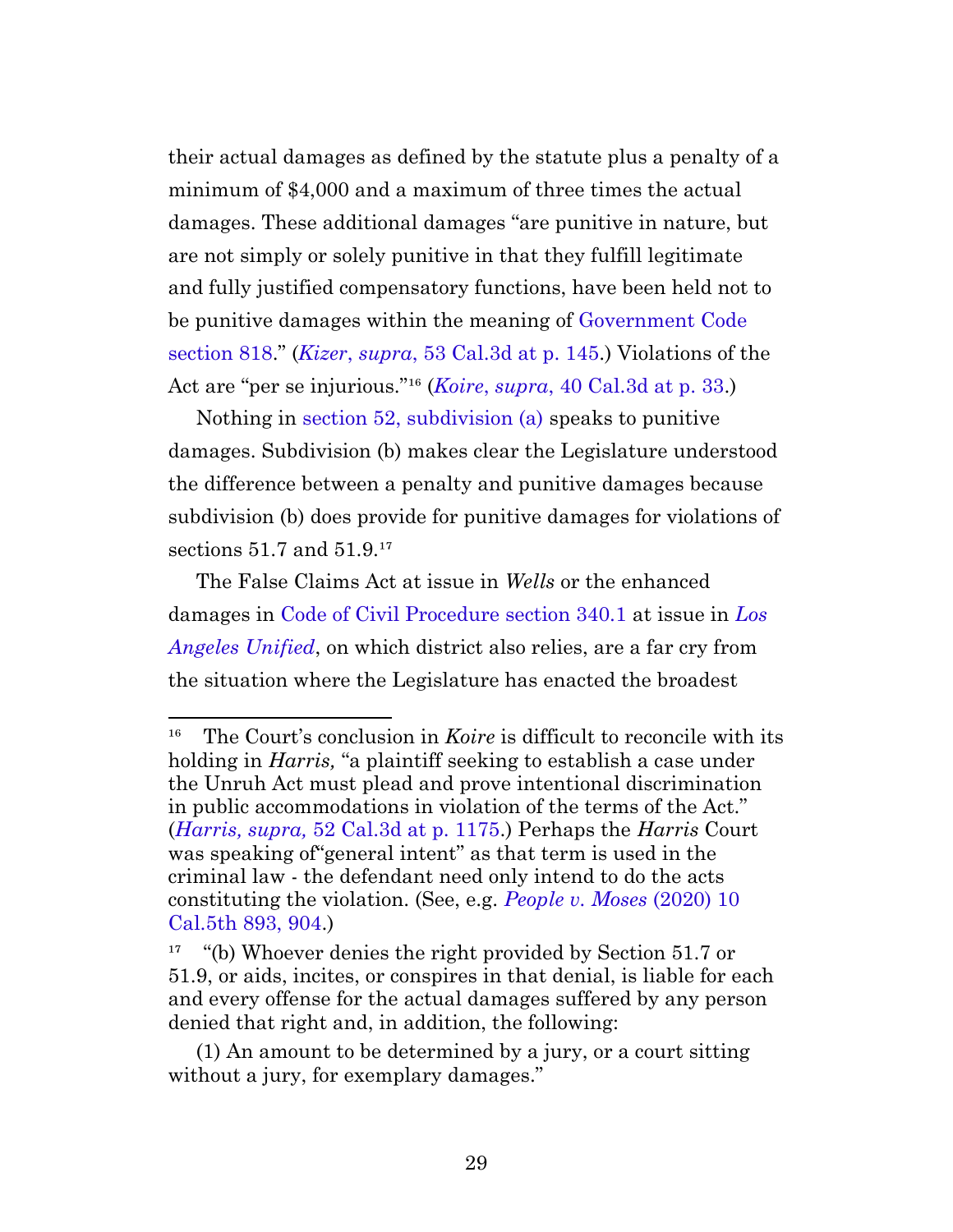anti-discrimination statutory scheme possible. The Legislature would have been well aware that the Unruh Act provided for a penalty in the amount no less than \$1,000 and up to three times actual damages when it enacted the 1998 amendments to [Education Code section 201.](https://leginfo.legislature.ca.gov/faces/codes_displaySection.xhtml?sectionNum=201.&lawCode=EDC) Victims of disability discrimination outlawed by the Act and the Education Code may recover this penalty and attorney fees in addition to actual damages.

#### **CONCLUSION**

<span id="page-29-0"></span>A consideration of the 1991 AB 1077 and of the 1998 AB 499 in their entireties leads, ineluctably, to the conclusion that the Legislature intended disabled California school children to have the broadest rights and protection possible. Those disabled children were likewise to have the broadest remedies against those, including school districts, who violated their rights. Whatever the Court concludes about the original Unruh Act of 1959, the current state of the law provides public school children with the rights and remedies of the Act.

The judgment of the Court of Appeal should be reversed and its opinion ordered not published.

Respectfully submitted,

Dated: August 16, 2021 By: /s/ Alan Charles Dell'Ario

Attorney for Petitioner Brennon B.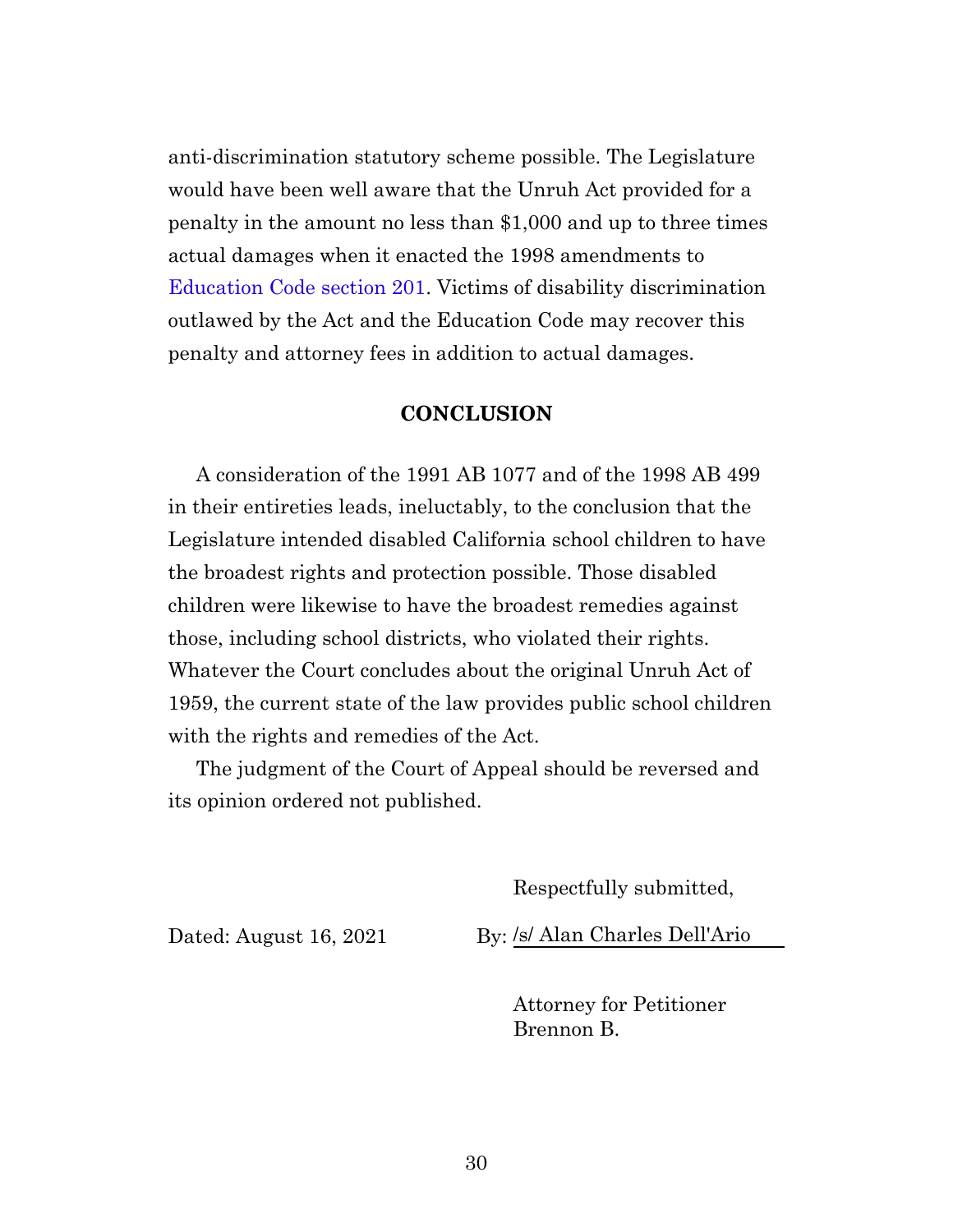### **CERTIFICATE OF COMPLIANCE**

<span id="page-30-0"></span>This brief is set using **13-pt Century Schoolbook**. According to TypeLaw.com, the computer program used to prepare this brief, this brief contains **5,937** words, excluding the cover, tables, signature block, and this certificate.

The undersigned certifies that this brief complies with the form requirements set by California Rules of Court, rule 8.204(b) and contains fewer words than permitted by rule 8.520(c) or by Order of this Court.

Dated: August 16, 2021 By: /s/ Alan Charles Dell'Ario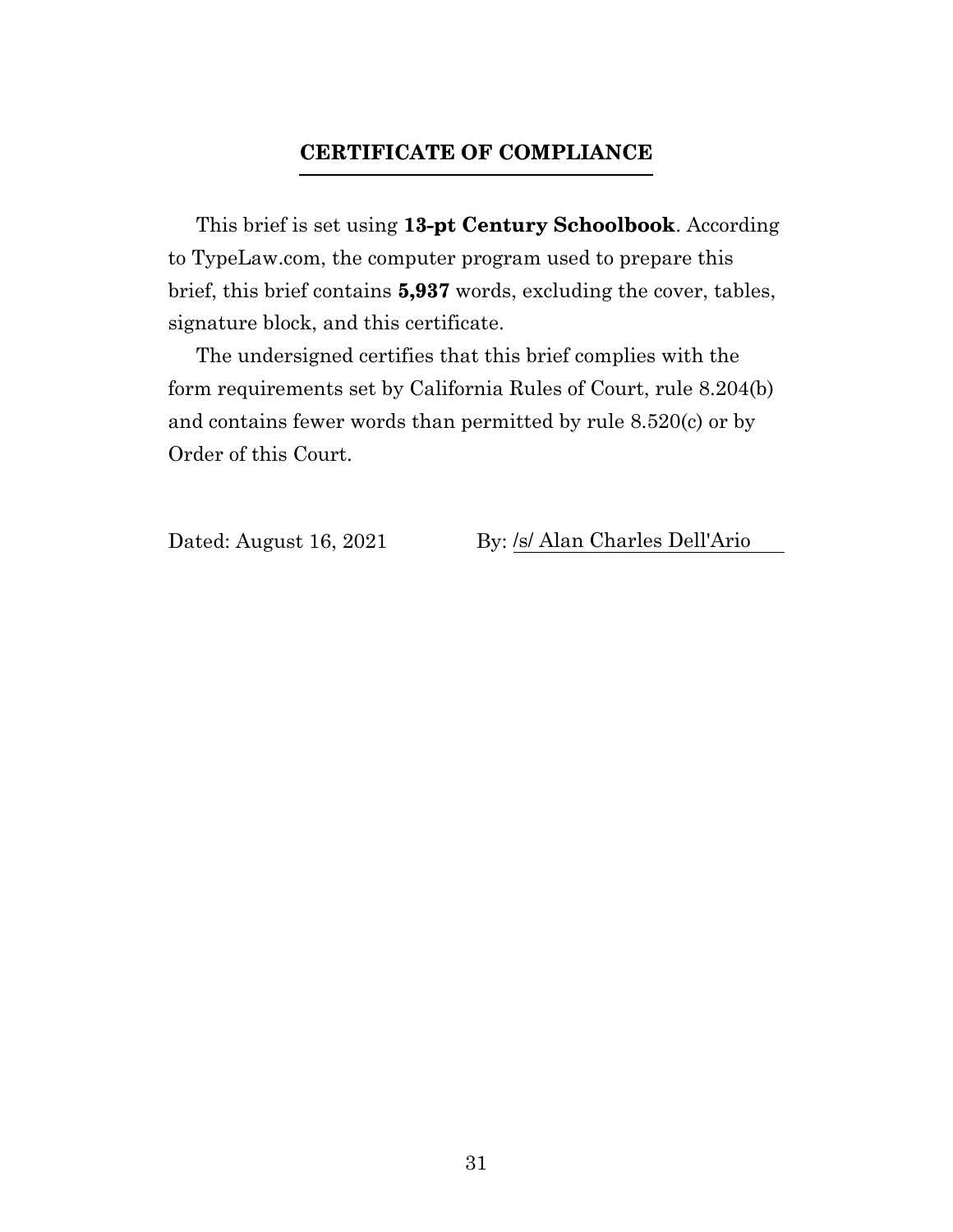### **PROOF OF SERVICE**

I declare:

<span id="page-31-0"></span>At the time of service I was at least 18 years of age and not a party to this legal action. My business address is PO Box 359, Napa, CA 94559. I served document(s) described as Reply Brief on the Merits as follows:

#### *By U.S. Mail*

On August 16, 2021, I enclosed a copy of the document(s) identified above in an envelope and deposited the sealed envelope(s) with the US Postal Service with the postage fully prepaid, addressed as follows:

Contra Costa County County Superior Court Attn: Hon. Charles Treat 1020 Ward Street Martinez, CA, 94553 (for Charles Treat)

Solicitor General of California 1515 Clay St. Oakland, CA 94612 (for Attorney General of California)

I am a resident of or employed in the county where the mailing occurred (Napa, CA).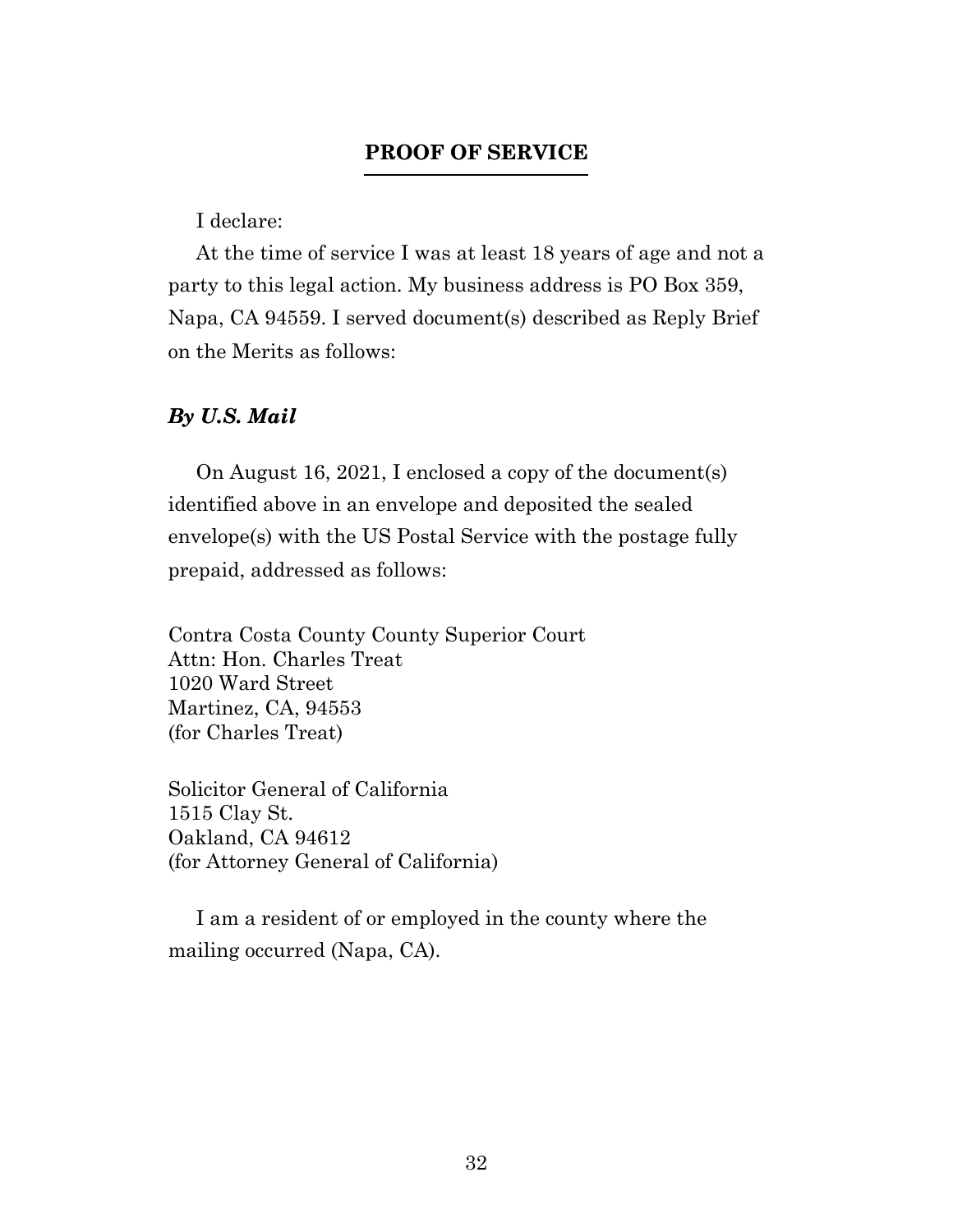I declare under penalty of perjury under the laws of the State of California that the foregoing is true and correct.

Dated: August 16, 2021 By: <u>/s/ Alan Charles Dell'Ario</u>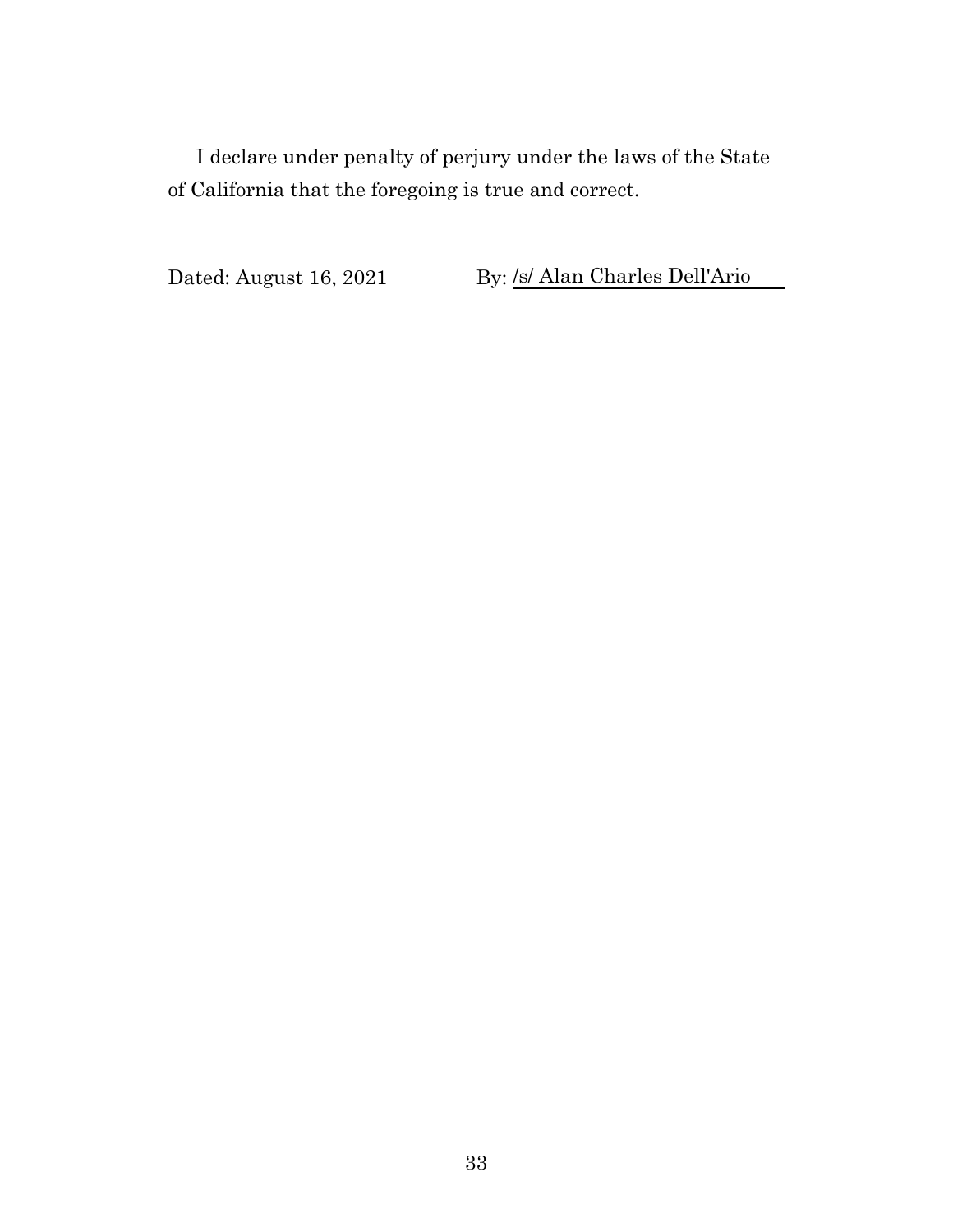#### **STATE OF CALIFORNIA**

Supreme Court of California

# *PROOF OF SERVICE*

# **STATE OF CALIFORNIA**

Supreme Court of California

#### Case Name:**B. (BRENNON) v. S.C. (WEST CONTRA COSTA UNIFIED SCHOOL DISTRICT)**

Case Number:**S266254**

Lower Court Case Number:**A157026**

- 1. At the time of service I was at least 18 years of age and not a party to this legal action.
- 2. My email address used to e-serve: **charles@dellario.org**

3. I served by email a copy of the following document(s) indicated below:

Title(s) of papers e-served:

| .<br>-<br>r'iling<br><b>Vne</b> | <b>Title</b><br>Document<br>__                                 |
|---------------------------------|----------------------------------------------------------------|
| <b>BRIEF</b>                    | 'RM<br>$\overline{4}$<br>BrennonE<br>200.<br>$\mathbf{u}$<br>ĸ |

Service Recipients:

| <b>Person Served</b>                                                                   | <b>Email Address</b>                                    |       | Type   Date / Time            |
|----------------------------------------------------------------------------------------|---------------------------------------------------------|-------|-------------------------------|
| Douglas Collodel<br>Clyde & Co US LLP<br>112797                                        | $\frac{1}{2}$ douglas.collodel@clydeco.us $\frac{1}{2}$ |       | 8/16/2021<br>Serve 1:00:21 PM |
| Sharon Arkin<br>The Arkin Law Firm<br>154858                                           | sarkin@arkinlawfirm.com                                 | le-   | 8/16/2021<br>Servel1:00:21 PM |
| Angelo McCabe<br>Clyde & Co US LLP                                                     | angelo.mccabe@clydeco.us                                | $ e-$ | 8/16/2021<br>Serve 1:00:21 PM |
| Micha Liberty<br>Liberty Law Office                                                    | micha@libertylaw.com                                    | le-   | 8/16/2021<br>Serve 1:00:21 PM |
| Camille Banks<br>Dannis Woliver Kelley                                                 | cbanks@dwkesq.com                                       | le-   | 8/16/2021<br>Serve 1:00:21 PM |
| David Nahmias<br>Impact Fund<br>324097                                                 | dnahmias@impactfund.org                                 | le-   | 8/16/2021<br>Serve 1:00:21 PM |
| Ana Graciela Najera Mendoza<br><b>ACLU</b> Foundation of Southern California<br>301598 | AMendoza@aclusocal.org                                  | le-   | 8/16/2021<br>Serve 1:00:21 PM |
| Ila Friend<br>Dannis Woliver Kelley                                                    | $\text{ifriend@dwkesq.com}$                             | le-   | 8/16/2021<br>Serve 1:00:21 PM |
| Cody Saal<br>Edrington, Schirmer & Murphy LLP<br>286041                                | $\text{Csaal}(a)$ esmlawfirm.com                        | e-    | 8/16/2021<br>Serve 1:00:21 PM |
| David Obrand<br>Dannis Woliver Kelley<br>293657                                        | dobrand@dwkesq.com                                      | le-   | 8/16/2021<br>Serve 1:00:21 PM |
| Shanti Friend<br>Dannis Woliver Kelley                                                 | sfriend@dwkesq.com                                      | e-    | 8/16/2021<br>Serve 1:00:21 PM |